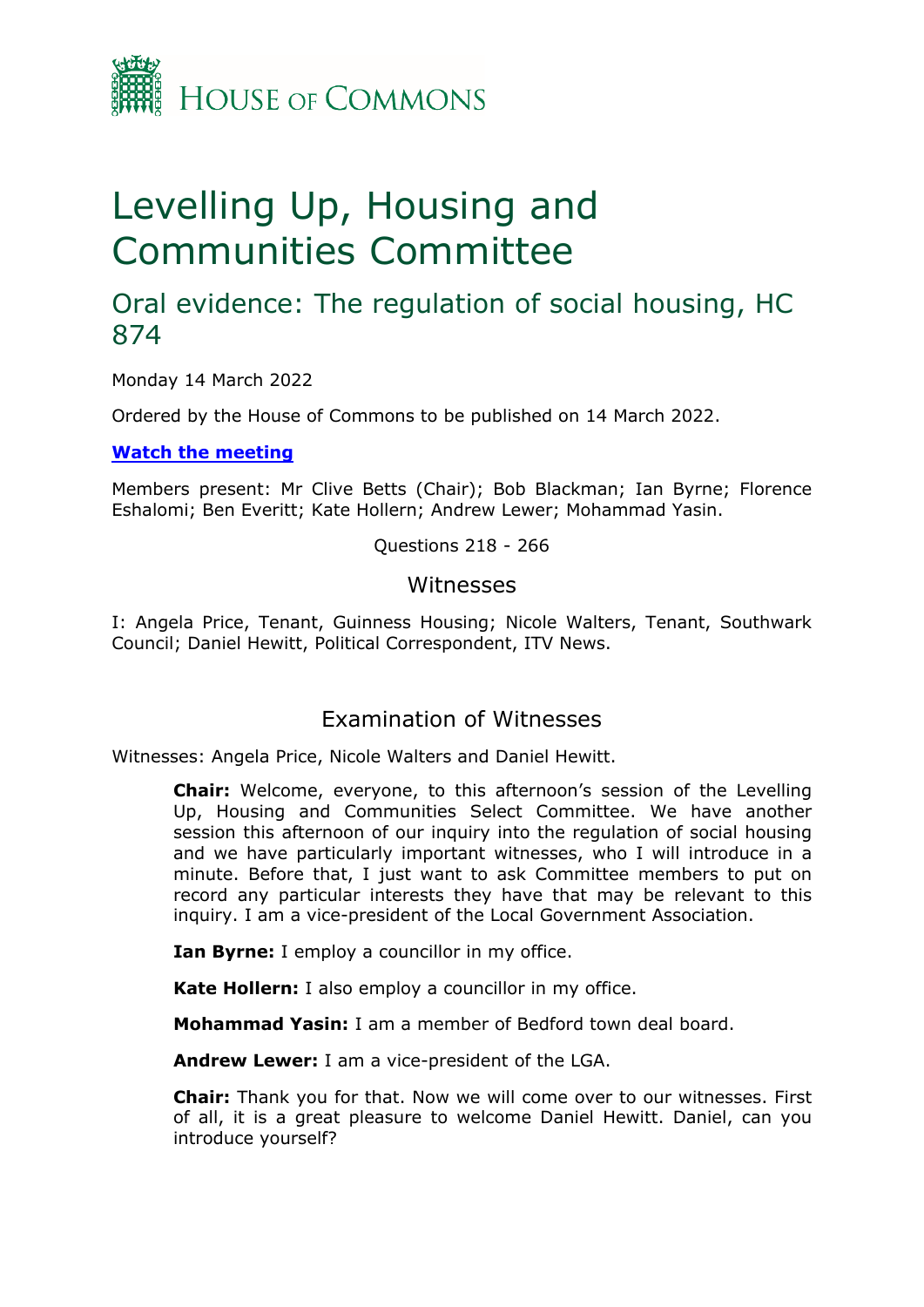

*Daniel Hewitt:* My name is Daniel Hewitt. I am a political correspondent for ITV News.

**Chair:** Alongside him with us today is Nicole Walters.

*Nicole Walters:* Hi. My name is Nicole Walters. I am a social tenant in the Southwark Council residency. I have been living in there since 2016.

**Chair:** Nicole, thank you very much. You are very welcome. Online we have Angela Price.

*Angela Price:* Hi. My name is Angela Price. I am a social housing tenant. I have been a social housing tenant with the same housing association for 20 years.

**Chair:** Which association is that?

*Angela Price:* Guinness Partnership.

Q218 **Chair:** Thank you for introducing yourselves. Just to begin with, Daniel, many people will have seen the reporting you have done and the stories about some appalling situations you have found in social housing. You ran one story and that sparked off an awful lot of interest elsewhere, but I would just put on record, first of all, that everyone has valued the exposés you have done on behalf of the individuals you assisted in getting their problems highlighted and hopefully dealt with, but also many others who have come forward to identify similar problems.

The wider spread nature of this has certainly been brought to general attention and to this Committee's attention. Part of that is why we are here today to look at this, so thanks very much for that. Could you just tell us a little bit, Dan, about how the story first came about and what you found when you did your investigations?

**Daniel Hewitt:** Thanks for inviting me. It would be remiss of me not to mention that we are a team at ITV News. It was a team-led investigation. I would like to put on record Imogen Barrer, Sarah O'Connell and Sophie Alexander, who are my producers and editor on this. It is worth mentioning their names as well.

Two or three years ago I did an investigation looking into people in working families who experienced child poverty. That was in the northwest of England when I was a reporter at "Granada Reports". I noticed that the quality of the housing, the instability of tenancies and the complete unaffordability for people living with private landlords but also social housing to ever afford a home were a large part of the reason they were finding themselves in poverty and they were struggling. The quality of their housing was a big part of why they were in the situation they were in, but it was not the story we were telling. We were telling a story about issues around that.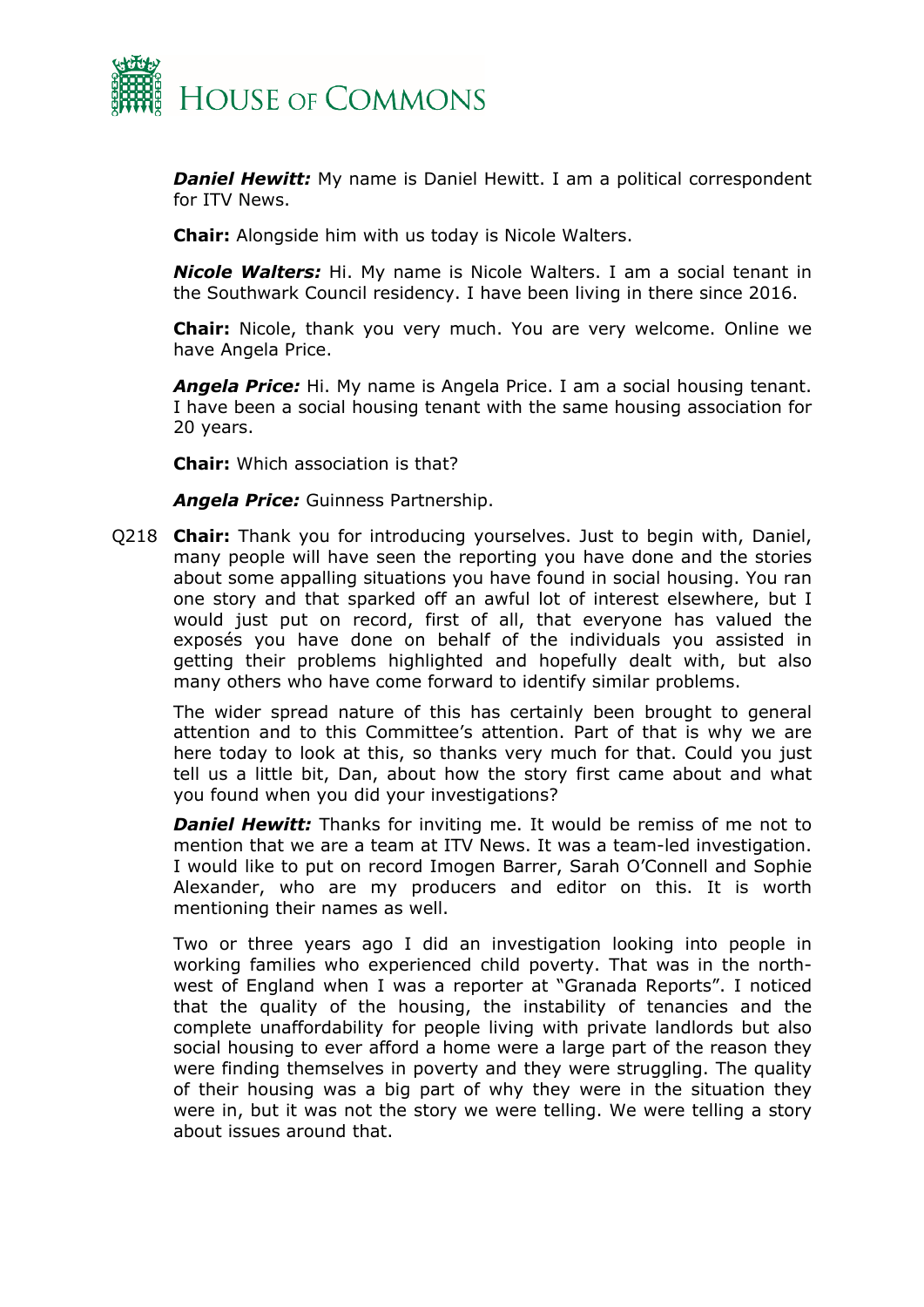

It occurred to me that housing was very rarely the central point of the story. We would talk around it and there are issues that feed into it, but actually you do not really see housing much in mainstream journalism, aside from young people being able to buy a property, so I have always had it in the back of my mind as something we should look into further.

Then I noticed in December 2020, probably led by Covid, that Facebook groups were popping up all over the place of people upset, annoyed and frustrated that they were not being listened to by their social landlord. Often private landlords have been a big focus, but social housing often has not been talked about.

We started looking into it and then—long story short—we got a tip-off about a flat in Croydon, which you will have now seen, in Regina Road and a tenant living there, Fransoy Hewitt, who was kind enough to open up her home and let us in. What we found there was just the most indescribably poor, squalid and dangerous housing I have ever seen. It was probably the angriest I have ever been, not just as a journalist, but as a human being, to walk in that flat and see the condition, and then to go knocking on doors in Regina Road and find that it was not just Fransoy; it was Leroy McNally and others who did not want to be on camera.

The most appalling thing about it was not just the risk of electrocution, the drenched floors and the fact that the family were confined to one room in this small flat because the entire flat had been destroyed. It is the fact that she had complained and complained and complained, and reported it and reported it, and nothing had been done. I was stood in this flat where it felt like you were outside when it was raining and literally pouring. Surveyors and council repair teams had been in that, seen it like we had and left, and nothing had been done. That was the start really.

If I am being honest, we did not set out to do a 12-month investigation into the quality of social housing, but once we put that on ITV News, the response was the biggest response ITV News has had to a home story in a generation and we realised, "This is not a one-off. There is something happening here". People were contacting us appalled, but there were people contacting us saying, "I live in a flat that is leaking. I live in a flat where it is like that, and I have tried and tried and tried to get it fixed and I have not been able to".

We received hundreds of emails in the first week. Within a few weeks, it was thousands, and we set about telling those stories around the country. We are still telling them. That is a sign of how big a problem this is. I could show you my inbox today. Before I walked in this committee room I got an email off another social housing tenant. There will be a report on ITV News next week of another social housing tenant. We could tell these stories every day if we wanted.

Q219 **Chair:** Is it certain social housing providers that tend to appear more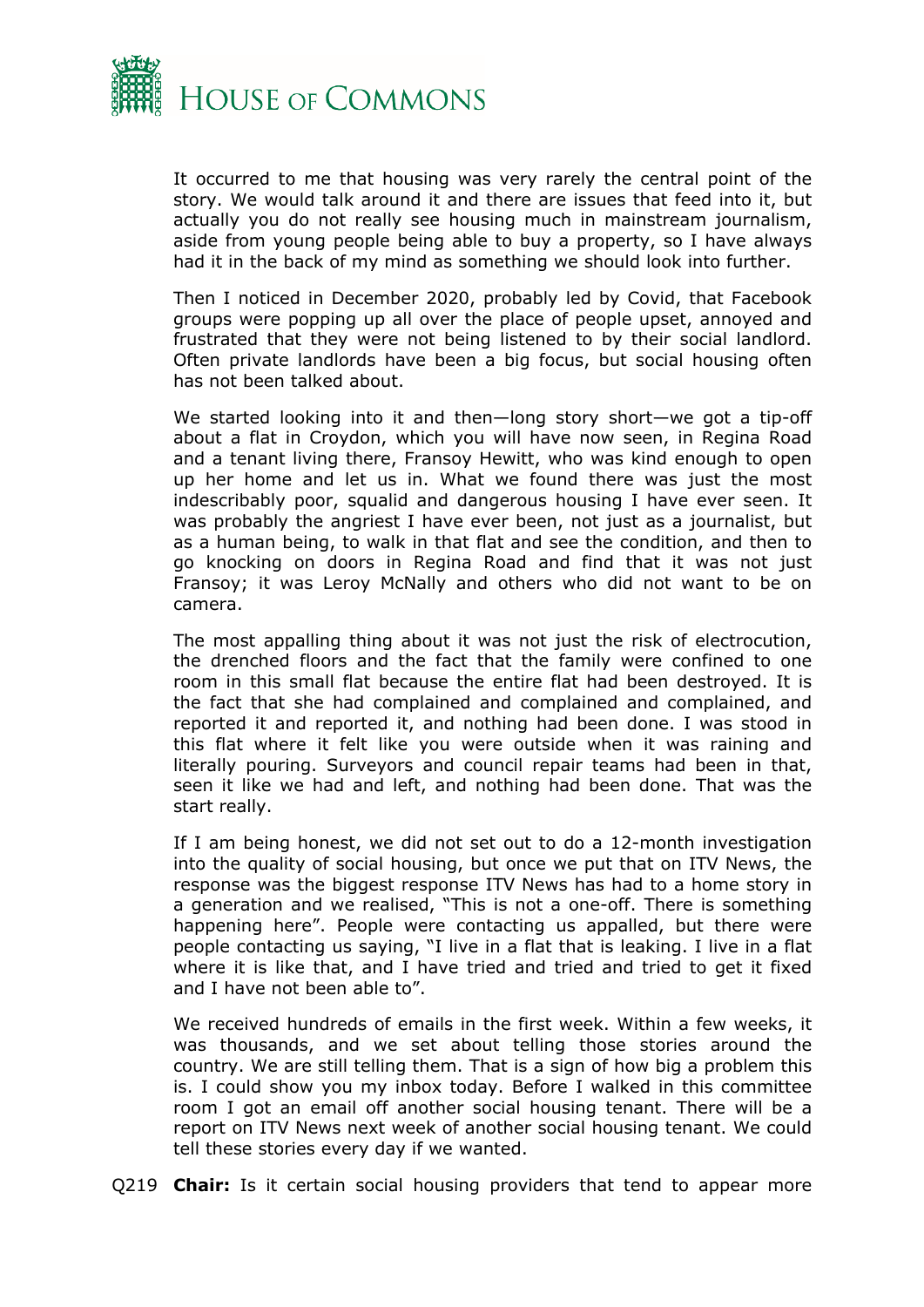

often, or is it generally right across the piece?

**Daniel Hewitt:** It is right across the piece. You are likely to see more from certain councils and housing associations. With councils, it is predominantly London-based. That is probably a sign of the stock, though. There is a lot more council housing in London and you often have bigger families. There is a much bigger temporary accommodation crisis in London.

Housing associations are spread. You would probably expect more complaints from the bigger ones anyway, as a proportion, but you will have seen from our coverage the housing associations we have reported on. There are some that appear more often, but I would not say there is a particular problem with one above all others, if that makes sense. It has been across the board. We have found problems across England, and not just in London or with one particular provider.

Q220 **Chair:** When these problems are raised with you, how do you process them? Do you make contact with the social landlords and ask for a response? Do you get a response generally?

**Daniel Hewitt:** After Croydon, we realised we had a massive story on our hands, effectively, and we set up a small unit of people, who I named earlier. We set about effectively contacting them once they had contacted us. Some do not want to be on television. Nicole and Angela will speak in a moment, but I have to say it takes an incredible amount of bravery and courage to go on television. It speaks to the desperation that some tenants have. You do not contact ITV national news with your housing concern if you do not feel like you are in trouble and there is a problem. A lot has gone wrong for them to come to us and say, "Yes, show 4 million people my house that is falling apart around me"—in Nicole's case, quite literally falling apart around her.

We have a duty of care to those people, and I am still in contact with lots of those tenants. We contact them. If they agree to be filmed, we go and film. We then contact the housing association for a right of reply and the degrees of replies can be from, "Hands up, we got this wrong", to, "We are sorry, but". In some cases we have seen the tenants being blamed, or the housing association effectively saying it is not their fault. It is a real range of responses, depending on who we are talking about.

Q221 **Chair:** Do you pass all the issues that you get on to the social housing provider?

*Daniel Hewitt:* Yes. We will speak to the tenant, film, contact them and say, "This is what we found". We will sometimes send a video and picture if that is appropriate, so they know, and we often give them a day or two to come back—or sometimes longer, depending how complicated it is. Sometimes we delay it, depending on their response, but, no, we give them the full facts. We do not hold anything back. It is like, "This is what we found. What is your response?"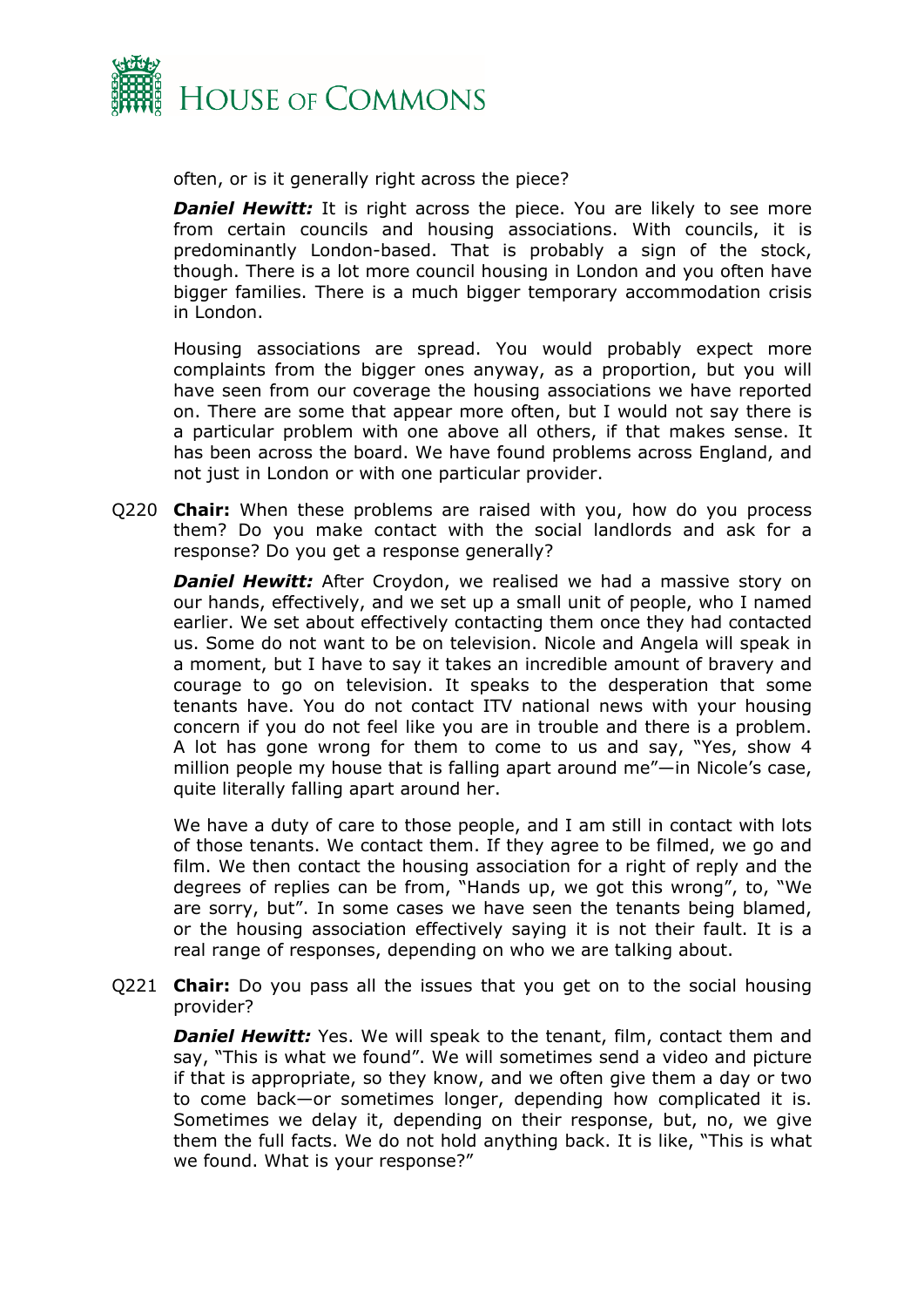

As I say, I am not a campaign journalist. My job is to speak to tenants, get their concerns, pass those concerns on to the housing association or council, get their response and then present them on television. We are Ofcom regulated, so we have to give both sides of the story.

Q222 **Chair:** What happens if you are not satisfied with the response?

**Daniel Hewitt:** It is not really my place to say whether I am satisfied or not. If their response is to effectively say, "We are sorry, but we think it might be this", my opinion does not really matter. The only opinion that matters is the viewer's, so the viewer will make their mind up. We went to Eastfields, for instance, and did a big piece there. Clarion gave an oncamera interview. We asked them the questions that tenants put to us. We got their response. It is up to the viewer to decide whether they felt Clarion's response was adequate. It is not really my place to say whether it is adequate or not. The beauty of what I do is that the public can decide what they think. It is the same with you guys. That is the approach we take.

Q223 **Chair:** I have one additional point. Do you ever encourage people in this situation—particularly where their problems are not being resolved, even after you have gone to the social landlord—to contact their councillor or their MP to get things done? We tend to find that people come to us as MPs with problems that have not got resolved through the normal process, and then they come to us and say, "Can you help, because this has not worked so far?"

*Daniel Hewitt:* There is not a one-size-fits-all answer to that. I am not sure what Nicole and Angela's position is, but in some cases people have contacted their councillor or MP and it still has not been resolved, so they have come to us after that.

Again, it is not my place as a journalist, or my team's place, to encourage them to go to their MP or councillor. I will ask them if they have, but one part of this investigation has been the complete lack of awareness tenants have of where they can go. I have often asked, "Have you gone to the ombudsman? Have you spoken to the regulator? Have you contacted your local council or local MP?" On the ombudsman and regulator, I cannot think of a single housing tenant who ever contacted the regulator, which says a lot. Some have contacted the ombudsman, but the vast majority did not know the ombudsman was an option for them and, if they have, they did not feel like the response was adequate.

Q224 **Chair:** They have not been told by their housing provider that they could go to the ombudsman.

**Daniel Hewitt:** I can count on one hand the number of tenants who have said to me, in a year, "I have gone to the ombudsman". I cannot actually think of a single case where they have told me their landlord told them the ombudsman was an option for them, proactively.

**Chair:** That is supposed to be a requirement, so that is certainly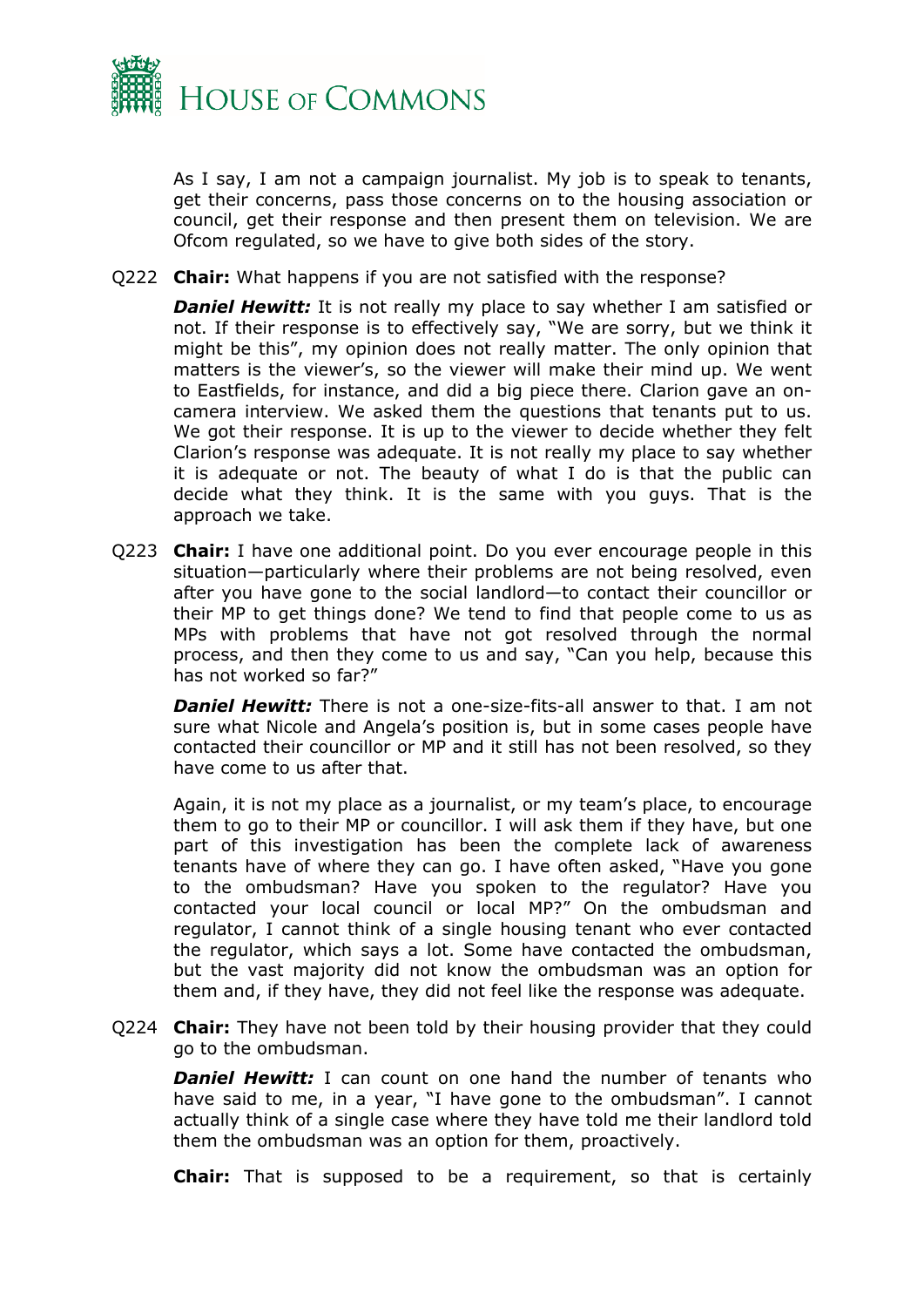

something I am sure we would want to take up in due course.

Q225 **Ian Byrne:** I just have a quick one, Daniel. I have a doctor I work with who has talked on poverty before. He is a paediatrician in Alder Hey and he wrote a letter to me about today about what you faced. He is passionate about the impact housing has on children and communities.

He said, "Even though we focus on the short-term effects, the problems the poorest children in the poorest-quality housing face in childhood are even more stark. They are five times more likely to develop adult diseases like COPD, and chronic illnesses such as this lead to the poorest adults when they grow up dying two decades earlier than the richest ones". He mentioned Liverpool, because that is where he is based in Alder Hey, and many other cities. "There is a window of opportunity for children to develop and grow, and the state of housing in which millions of children are forced to live is holding them back". From your experience over the last 12 months, would you agree with that?

*Daniel Hewitt:* Which part in particular?

**Ian Byrne:** That it is holding them back.

**Daniel Hewitt:** Again, it is not my place to say either way. As an Ofcom-regulated journalist, it is my role to report what I find. It is probably not a controversial statement to say that, if you are living in a home that has consistent leaks, mould and damp; that has, in some cases, risks of electrocution; and where you are sharing a room with two, three or maybe sometimes four siblings, your ability to achieve your maximum in life is stunted. That is probably not a controversial point to make.

**Ian Byrne:** It is certainly not a controversial point.

**Daniel Hewitt:** I did not do the majority of my reporting during lockdown, but consistently families said to me, "I lived in this during lockdown with children", and so how on earth could they have thrived, done their homework or even done the absolute bare minimum? There has been a lot of talk during Covid about a lack of access to the internet and to laptops. That is absolutely right, and that is a legitimate question for the Government, but we are not even reaching that in some of the families I have talked about. The bare minimum is, "How do I stop the ceilings falling in on them?"

#### *Sitting suspended.*

#### *On resuming—*

**Chair:** Welcome back, everyone. We have just been into the House for a statement about the resettlement of Ukrainian refugees. That is why we had to have a break. I am sure we all recognise that as an important issue that we need to give consideration to, but back to this really important issue that we are giving consideration to as a Select Committee this afternoon.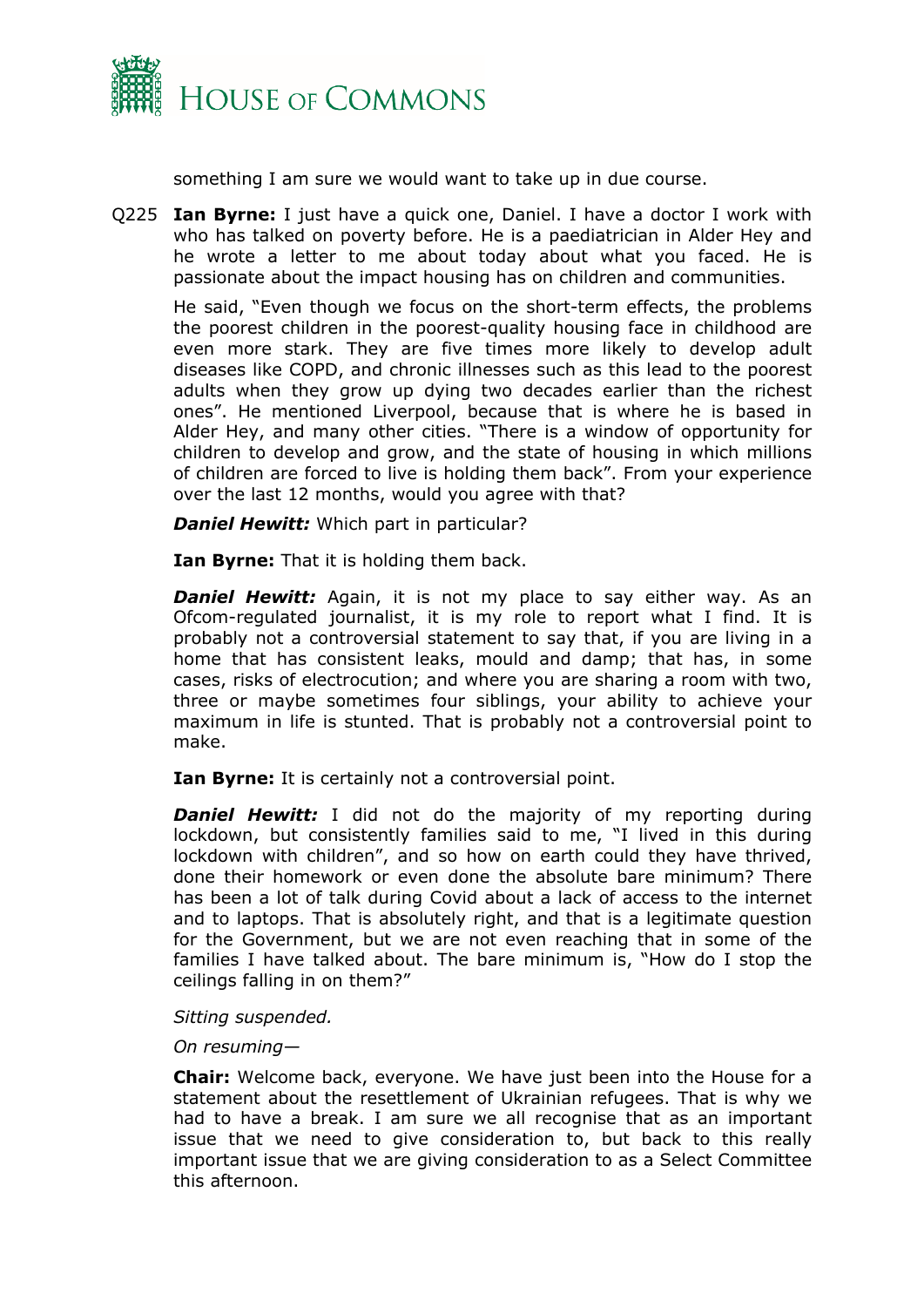

Q226 **Ian Byrne:** Thanks, Angela, for everything you have done on highlighting this issue. It is extremely brave and this is your opportunity to speak about your story, really, and what you have experienced. I have just a couple of things to start with. Can you tell us first about the condition of your property? When did you move there? How many people lived in there? Who was your landlord? When did the problems start and what were they?

*Angela Price:* I moved in there in 2002, originally with my son. Later on I had a daughter and I was with her father. I have been there 20 years. I had problems on and off quite a few times with damp and mould, and I had to keep on top of it and keep washing it down. I was always told to open the windows to air the property, well ventilate it and heat it, which I do not know how you do. They installed vents in the bedrooms, but not the vents that were supposed to be installed. They are supposed to have a mechanical device inside and they just put a drainpipe from one side to the other, which exacerbated the damp and mould because it was getting colder and colder.

Q227 **Ian Byrne:** Can you just describe the impact that these problems had on you and your family?

*Angela Price:* I will not be the same person ever again. I cannot believe that somebody thinks they are entitled to treat you in that manner. We have lived in salmonella, E. coli and hazard 1 damp and mould. Carpets, doors, wooden floors, curtains, curtain poles, clothes, shoes, beds, settees, beddings, towels and everything you can think of has been destroyed. I have nothing left. It has eaten through the wood in wardrobes. It has just left me with nothing. I have kept buying electrical appliances and it just blows the electrics. I have had two dishwashers. I have had three tumble dryers. I have had four microwaves. I have had three hairdryers. It just goes on. It is just a multitude and all they say is, "It is your lifestyle".

Q228 **Ian Byrne:** Your landlord was Guinness. Is that correct?

#### *Angela Price:* Yes.

Q229 **Ian Byrne:** When did you first contact them about the problems and what was their response?

*Angela Price:* The massive problems started in 2018. I was 60,000 miles away. I was over the other side of the world and my mum was going down looking after my property, switching lights on, and so on, for me. She went down one day and she said the smell when she walked in was absolutely horrific. I came back off my holiday and walked into raw sewage right up the hallway, in the carpets, soaked into doors, through to the bedrooms and kitchen. It had gone everywhere because of the layout.

My mum had been on the phone from the Friday morning and I landed on the Tuesday morning afterwards. She had been on the phone to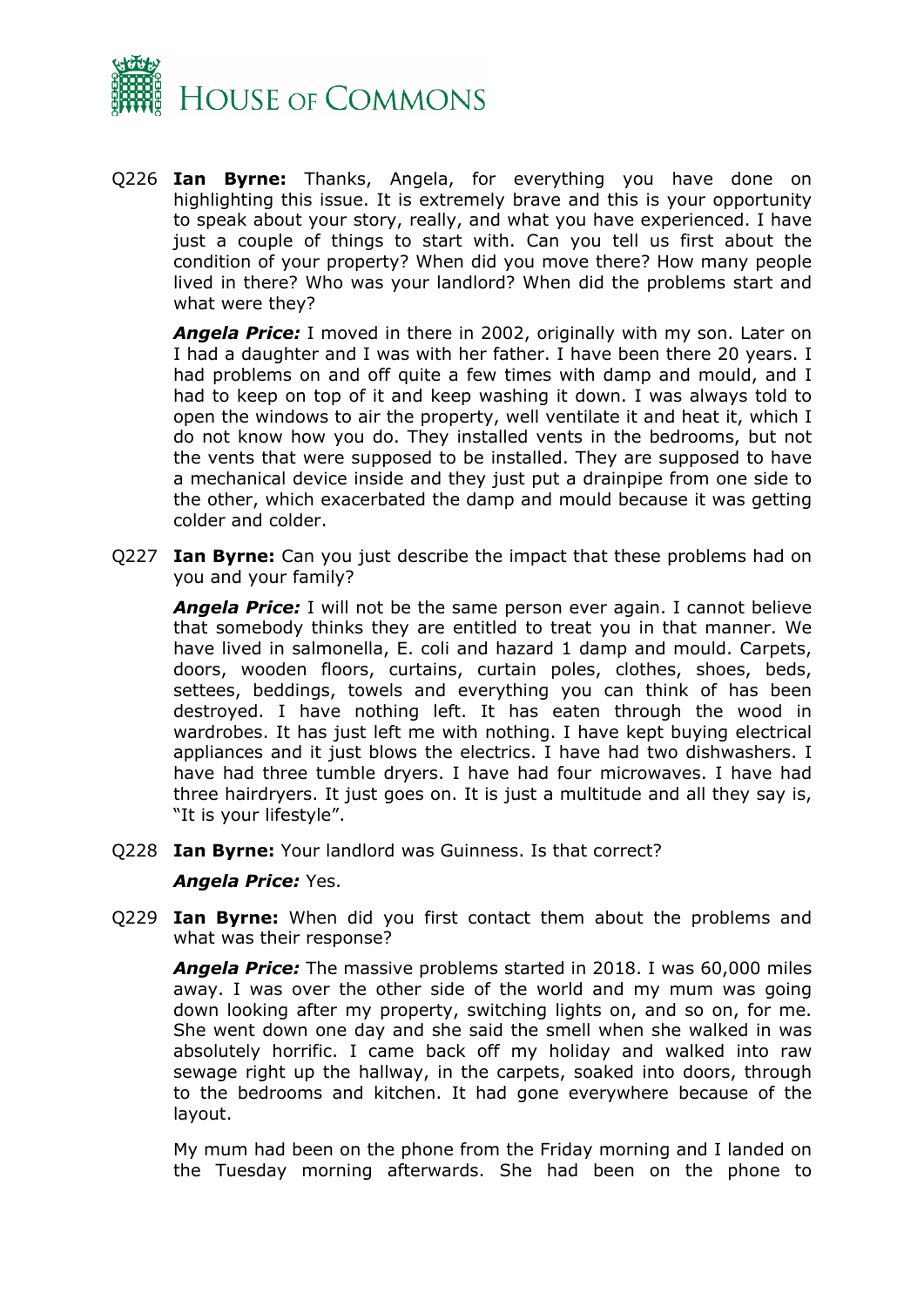

environmental health, Guinness and everybody she possibly could, and nobody addressed it. Somebody came out just before I came home on the Tuesday.

They sent a cleaning firm out, and they said they were never told what they were coming out to. They had only brought equipment to suck up clean water, which was not what they found. They phoned up Guinness and were quite angry, and they were told to do the best they can. They said, "We cannot do anything with the carpets. We cannot shampoo. It has soaked in that many things." They went away, and in total it took me 15 days to get anybody from Guinness to come out to even have a look at it. We lived in raw sewage flowing in, which never stopped. Nobody came out to address it. Nobody got in touch with me from the 24-hour emergency service. Three of us were living in that property in those conditions.

Q230 **Ian Byrne:** It is obvious how you were treated, but on a personal level, how did you feel about Guinness? Did you find them in any way sympathetic to what was actually happening in your place and your family's?

*Angela Price:* I was frustrated. I was just frustrated, because there is not one particular person—you have a housing officer, but there is not one particular person who will address it. They say, "This is your housing officer". You try to get through to them, and they push you off on to somebody else—"No, it is not that person who is dealing with it". You go back through to head office. Then it is between 24 and 48 hours before anybody will get in touch with you. I did WhatsApp messages and everything I possibly could, and nobody would address it.

Q231 **Ian Byrne:** Just to finish, was there a local office you could actually go to with Guinness?

*Angela Price:* I phoned environmental health and I asked environmental health to do something. I was absolutely desperate and environmental health said, "We cannot do anything because it is a conflict of interest when we act on housing associations". I absolutely implored him and he said, "Perhaps I can do you a favour and just give them a phone call to see if they come out".

**Chair:** Thanks for explaining that, Angela. We are all shocked; I can see Members here. It probably takes quite a lot to shock a number of MPs, but we are shocked at the situation you found yourself in. That really is absolutely awful. I am actually surprised about environmental health, because that is not true about the housing association. That just simply is not true. We are going on now to the issue of how your complaint was dealt with.

Q232 **Bob Blackman:** Angela, as Clive has said, we are all shocked by the treatment that you have received. Very sadly, you are probably not a unique case, and that is another worry that many of us had. Did you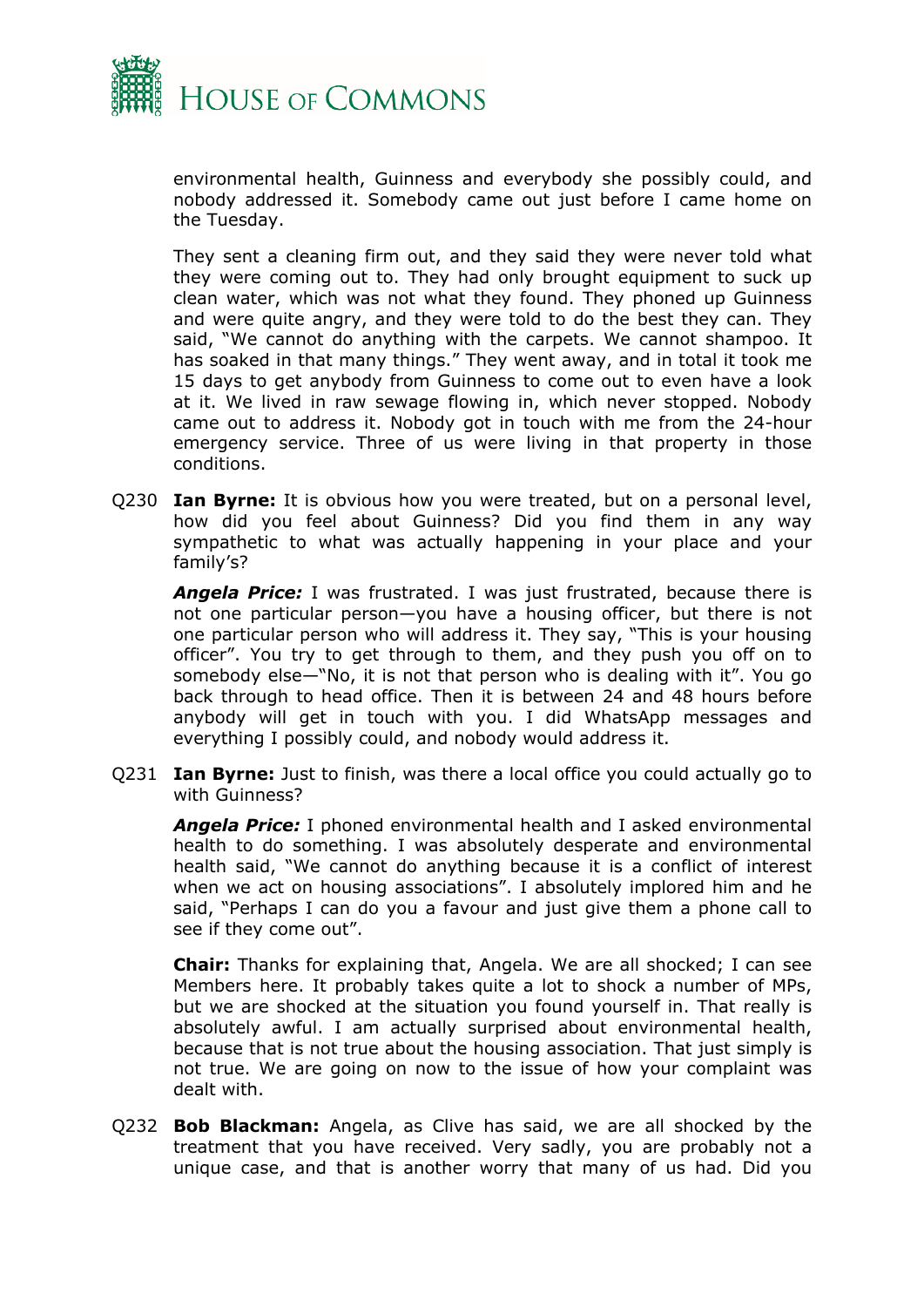

approach a councillor, MP or anyone else who maybe independently could have helped?

*Angela Price:* I got to the stage where I was absolutely desperate. I had to get a solicitor as well to make them act, because they would not do anything, so I had to do what I had to do. I got in touch with the secretary of the Lord Mayor and asked him if he could get environmental health to act because I needed a prohibition order. The only prohibition order you can get is off the council. Nobody else can give you one. His secretary sent an email through to environmental health and I got the same response from environmental health. "We do not act with housing associations because it is a conflict of interest".

Q233 **Bob Blackman:** Frankly, you have just been misled. Can I just take you through? Did you make a formal complaint to Guinness? You have talked about the informal process that you have been through, i.e. phoning them, and so on. Did you actually make a formal complaint to them in writing about the treatment that you received?

#### *Angela Price:* Yes.

Q234 **Bob Blackman:** You did. What sort of response did you get from them as a result?

*Angela Price:* It was not addressed.

Q235 **Bob Blackman:** You then took on a claim through a claims management company, we understand. Is that right?

*Angela Price:* It is not really claims management. It is a solicitor in the area. I got in touch with her because I thought the only way that anybody was going to act was if there was somebody legal involved.

Q236 **Bob Blackman:** What happened when you got to the solicitor?

*Angela Price:* The solicitor asked for a court injunction. As soon as she asked for a court injunction, they came in to have a look at the problem, but it took them nearly three weeks to move me out of my property.

Q237 **Bob Blackman:** How long did it take between you experiencing the start of this problem, and the injunction and Guinness finally doing what they should have done in the first place? How long did that take?

*Angela Price:* About three weeks.

Q238 **Bob Blackman:** Did Guinness make you aware that you could complain to the Housing Ombudsman about the service?

*Angela Price:* No.

Q239 **Bob Blackman:** Surprise, surprise. Did you actually go to the ombudsman?

*Angela Price:* Yes.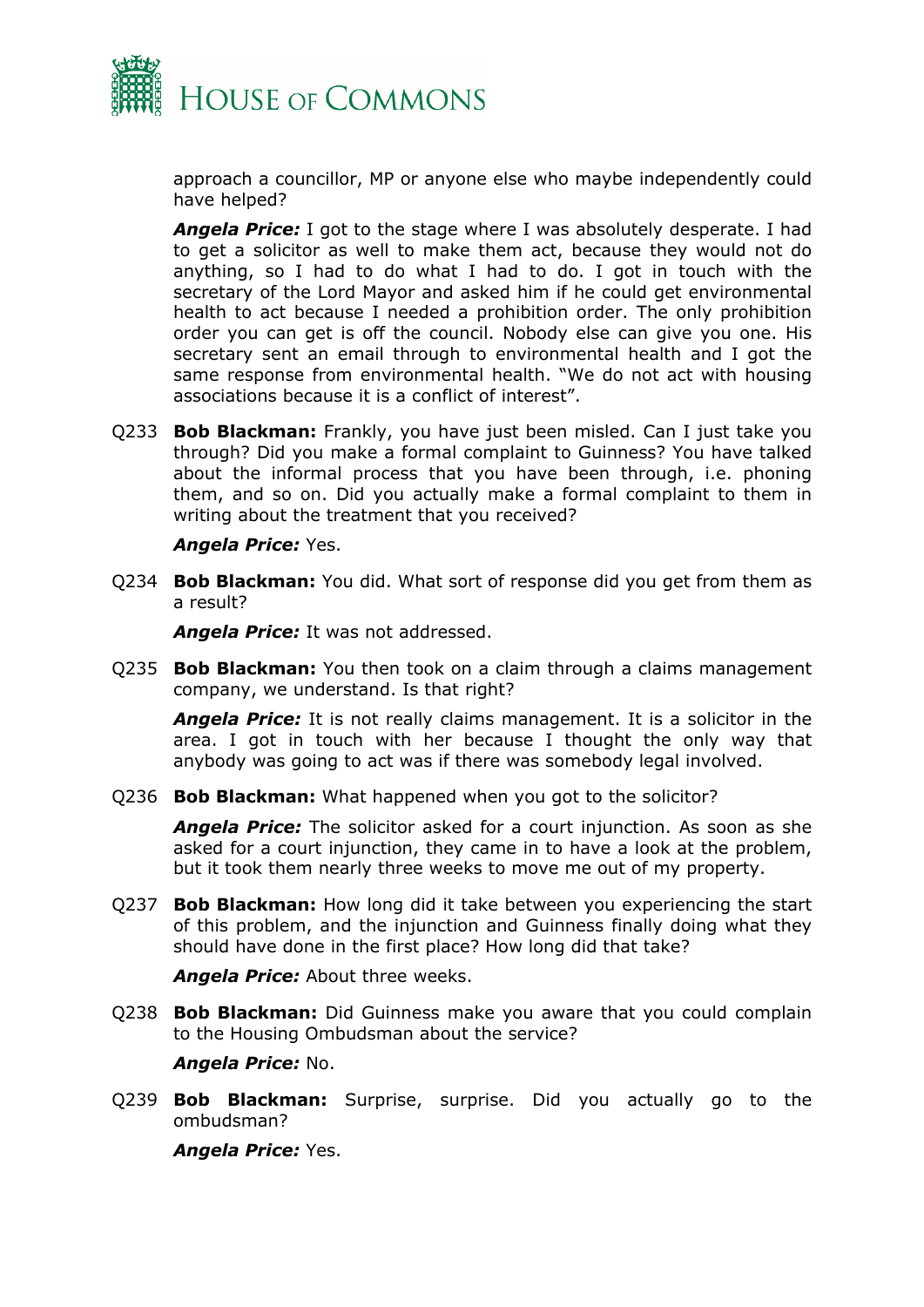

Q240 **Bob Blackman:** You went to the ombudsman. What happened with the ombudsman?

**Angela Price:** The ombudsman told me that, because I had a solicitor, there was nothing they could do. I also went to Shelter, which gave me the same advice that, because I had a solicitor, there was nothing they could do.

**Bob Blackman:** Okay. I will leave it there, but I think Andrew may want to come in.

**Andrew Lewer:** That was the key bit—that you were not made aware of that. That was the key question, and Bob has covered it.

Q241 **Kate Hollern:** Angela, you must have been at the end of your tether. When did you finally approach ITV?

*Angela Price:* Last year.

Q242 **Kate Hollern:** Daniel, can you tell us what you found when you visited Angela's flat?

**Daniel Hewitt:** Forgive me if I am wrong, Angela, but this would have been about June last year or around that time, if I remember. Initially Angela contacted us through our dedicated email we had set up and my producer, Sophie, went up to see, which we did a lot with these stories. We went to see them first without a camera, so we could just see and they could tell us what happened without any pressure.

Then when I went up after that, when Angela agreed to film, we found there were no carpets in the hallway at all, which was a consequence of the flood that had happened with the sewage. It still had not been replaced. The skirting boards were all rotting in the hallway. It was down to the brick on the walls because they had taken the plaster off, again because of the sewage, but it had not been replaced.

Then the bedroom was caked in mould on the windowsills and the ceilings. The bathroom was the one that was the most shocking. I have shared with the Committee a link of this from the report. The ceiling was just completely covered in black mould. Correct me if I am wrong, Angela, but your bathroom tap to your sink just did not work at all, and you said that for two years there had basically been no hot water coming out of the tap in the sink. The shower had hot water, but, again, that was in and out. On the report I would lift the tap up and down, and no water comes out.

To Angela's credit, the living room was beautifully presented. There were more candles and diffusers on than you can number, because Angela was trying to make it a home. The living room was untouched by mould and damp to the eye, and she had made it look how you would expect the rest of the home to look if she had been given the opportunity for it to look like that. But it was pretty bad—one of the worst I have seen. Of all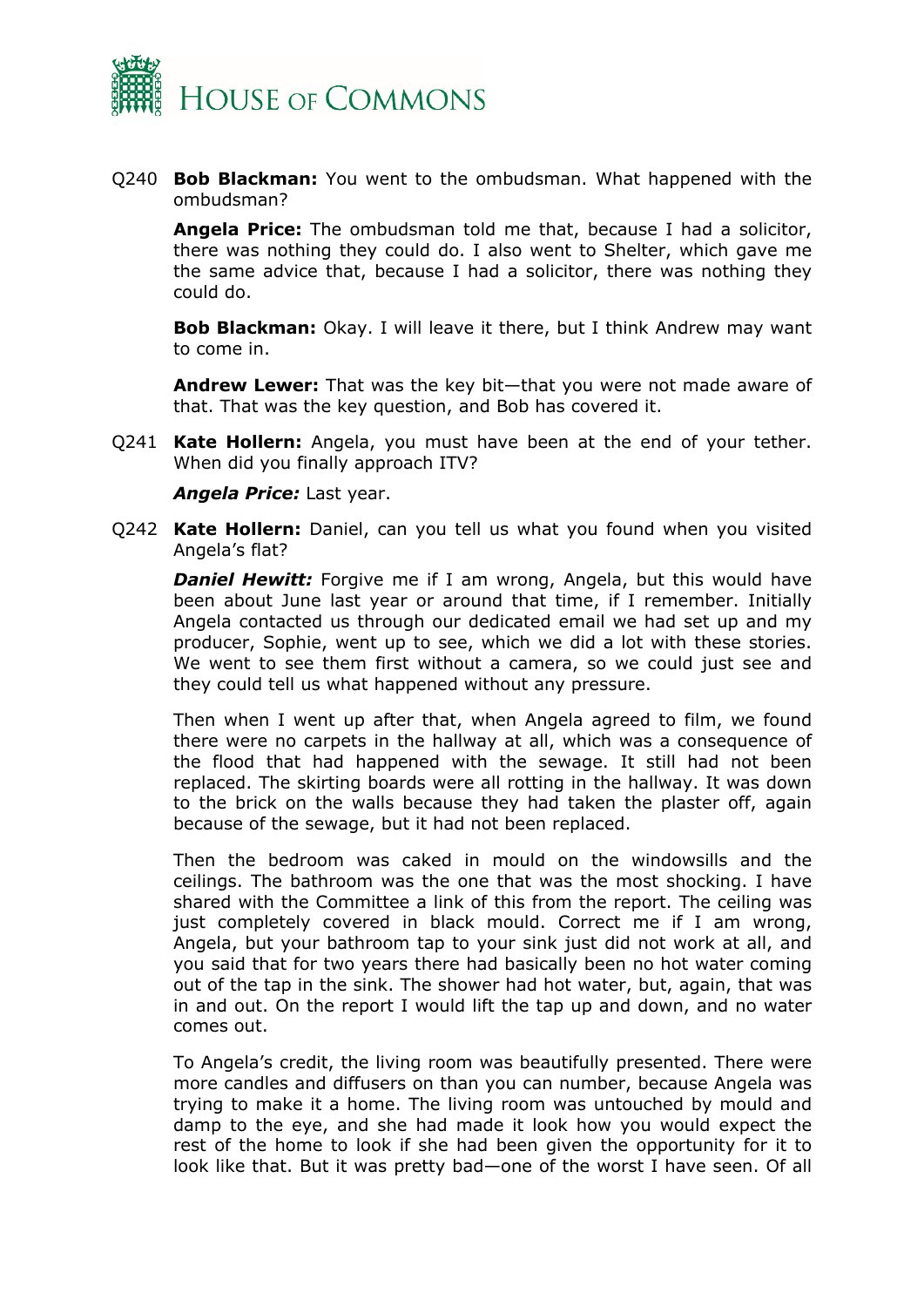

the cases we saw, it was clear that Angela had just gone through the mill and had just given up hope. The way I would describe Angela's state at that time is that she felt like nothing was going to happen to change it.

Q243 **Kate Hollern:** You said at the beginning that you gave the social landlord the right to reply. Did you get any response from Guinness?

**Daniel Hewitt:** Yes, we did. We had a statement from Guinness, which apologised to Angela for the condition of the property, acknowledged that she had had the flood and did not challenge anything that Angela had said. Forgive me; I will double check this, because we have found it difficult to find the original statement, but it was along the lines that they acknowledged it was a complicated case and said there had been times where they had tried to access the property and had not been allowed to.

That is quite common where you have that. I find with councils and housing associations that, if there are one or two occasions where they have not been able to access the property for whatever reason, they will state that in their statement, but that often needs quite a few follow-up questions, because Angela could probably answer that.

Sometimes it is because the tenant is not in or they turn up when they are not told they are turning up, or it gets to a point where they have gone in so many times, taken pictures, left and done nothing that, in the end, the tenant just says, "You are not coming in again because this is pointless. Unless you are going to actually do what I ask you to do or need you to do, I am not going to let you in until you agree to do what I need you to do". That then, taken out of context, looks like the tenant has stopped the landlord coming in and we often have to ask the followup questions on that.

I remember asking Angela, "Is this true? Have you denied them access?", and Angela can speak for herself, but she explained to me why she had stopped letting them in at one point, because she said they were not fixing the problem.

Q244 **Kate Hollern:** That is understandable. Angela, can you tell me what happened after the ITV report?

*Angela Price:* After the ITV report, they came in very quickly and gave me hot water in the bathroom. I had had everything in the bathroom done, and I had to rebuy the appliances because they were going to put the sewage-soaked back in—it was all under the handles of the bath, and I just couldn't. I bought all the appliances, and they came out to give me hot water and, with a hacksaw, went right down the middle of the tiles on either side, through the wood frame, ripped my sink out—I do not know where it is—and put a temporary unit in that leans back. I had to phone them again that night, because in the process they knocked the stack off the toilet and I had everything flowing into my property once again.

Q245 **Kate Hollern:** For goodness' sake. How has this impacted on your family, Angela?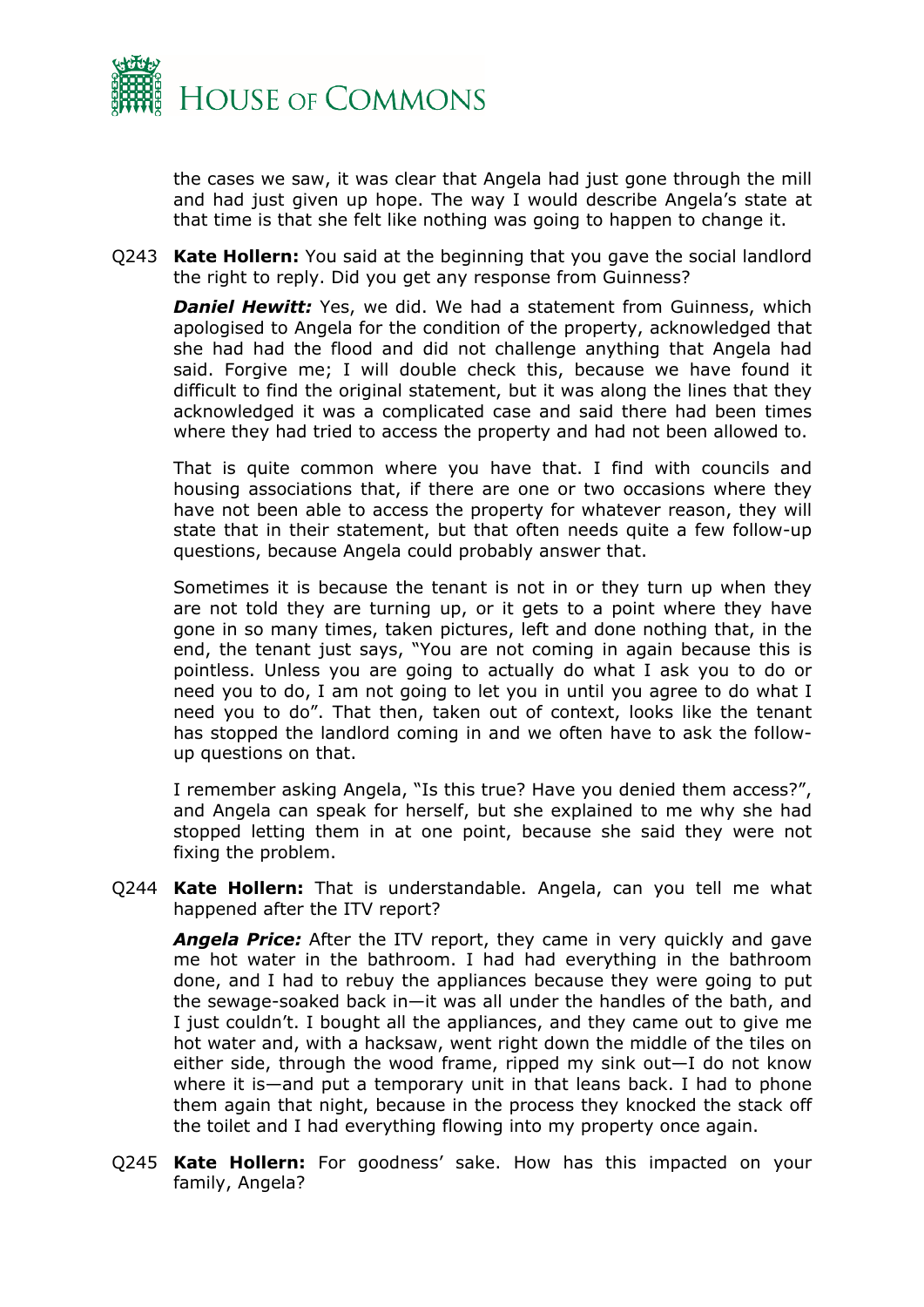

*Angela Price:* My daughter was 15 when it first happened. She has not been able to bring anybody home. She is not allowed to have friends in. She is embarrassed. Our social lives have completely stopped. I used to go round to friends; I could not have them in my home. I was ashamed. I smelled to high heaven because of the damp and mould that had imprinted in my clothes and everywhere. Some people were too polite to say anything; some were quite rude about it. We have all isolated ourselves.

**Kate Hollern:** Thank you very much, Angela. You have obviously had a terrible time.

Q246 **Chair:** Did they ever sort out where the sewage initially came from and what had caused it?

*Angela Price:* They said that the drains had collapsed and they had a lean on them. They dug up all the floors in my daughter's bedroom and the bathroom—I mean absolutely hacked it, and there was no need for it. They moved us out for nearly five weeks in a hotel, and the very day we came back all the sewage and everything was pouring out the stack again. It was never, ever a problem with the drains. It was the stack in the bathroom. When they opened up the stack they found that it had a repair on it from I do not know how long ago, and the original mess started when somebody came out and jetted my drains instead of the drains next door. They blew the whole lot and they blew the temporary repair on the stack.

Q247 **Chair:** How far have you got now? Is everything sorted now?

*Angela Price:* No. We have been moved out of our property for a total of 17 weeks altogether. The last one was on 17 January and it was extended for another week, so we were out of our home for nearly six weeks. We came back in. We are on Manchester Move, so we have been offered another property, which we have accepted, but the property is bare concrete. The walls need decorating. I am disabled because I have had a massive brain operation. My daughter's father is disabled. He had a brainstem stroke. We have to wait. It is not liveable.

We moved out of the apartment on 25 February, and all our stuff had been taken into storage and cleared out. Nobody asked whether our furniture was to be moved back in. They just totally ignored me. They said I could not communicate with the removal firms. I was told that from the very beginning. We had to ask for the keys and they had put them in a code outside on a security lock. I got the keys in there and went inside, and nothing really has been done. They have put new heating in, but not where it is supposed to be. The environmentalist I personally paid for gave them a schedule, which they had to abide by. They have not abided by one bit of it, apart from the heating. Whatever I had, I have nothing left.

**Chair:** All I can hope is that the chief executive of Guinness is listening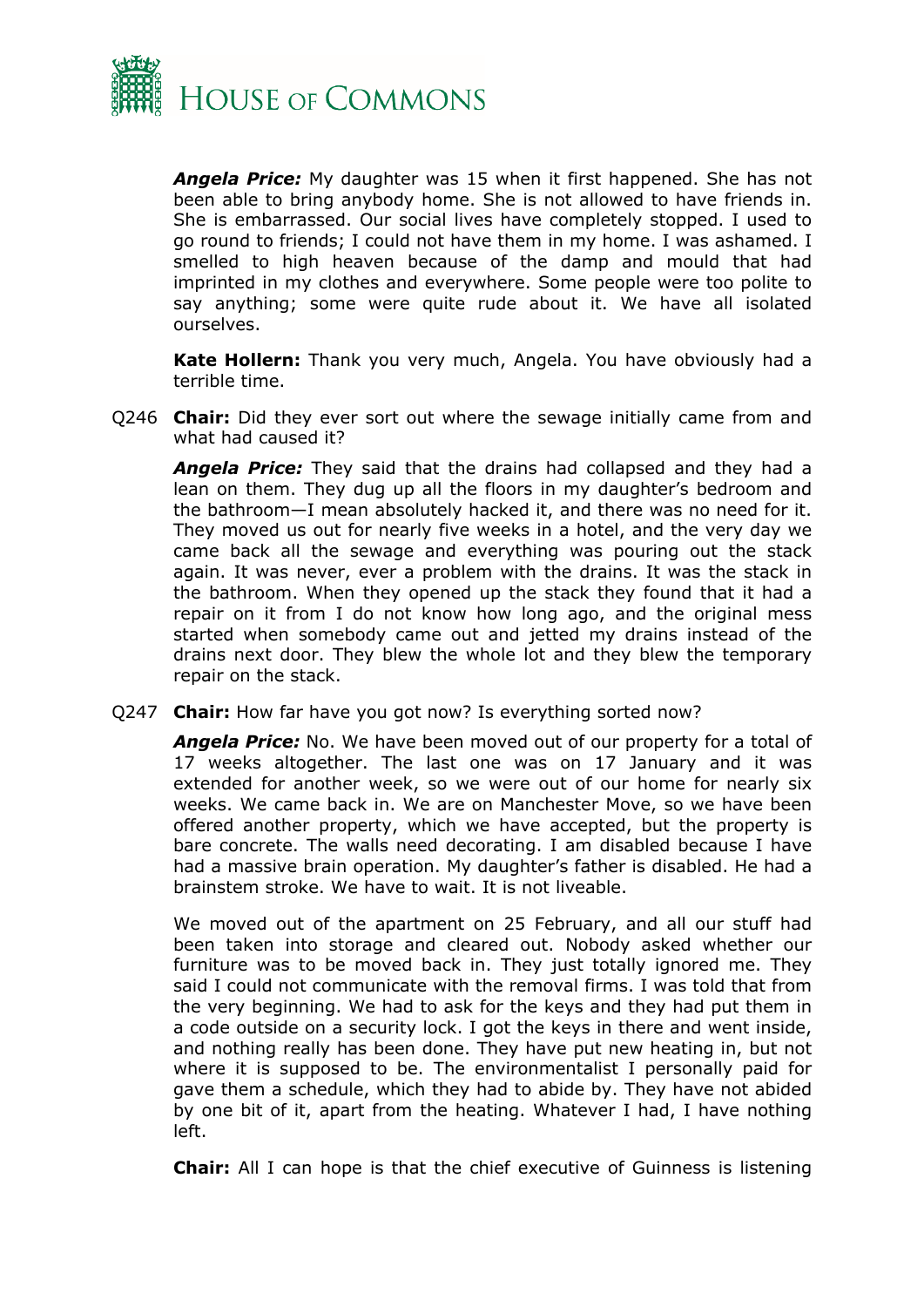

today, and that he will be so embarrassed that he gets on with the job tomorrow and gets you sorted out very quickly, because this has just been an appalling story. None of us can imagine how you have lived through it. Thank you really for coming today and sharing it with us. I know it has been difficult to do that, and we really appreciate it. Thank you very much.

**Angela Price:** You are welcome.

**Chair:** We are going to go on now and listen to what Nicole Walters is going to say to us in response to questions that colleagues have.

**Ben Everitt:** Nicole, thank you so much for coming in. We really appreciate your time and this is your opportunity to tell the story of what has happened to you in your own words. I will ask you a few questions just to get the details out that will be useful to the Committee, so that we can then write our report and hopefully make your case.

*Nicole Walters:* That is absolutely fine.

Q248 **Ben Everitt:** We will start with just a bit in general about you and the property, so when you moved in, where it was, who else was living there with you, who was the landlord, when the problems started and that kind of thing.

*Nicole Walters:* I first moved into my property in August 2016 and I moved there with my son. When I initially moved into the property, I did notice that there were beams on the ceiling, but as a new tenant owner of a new home, having never been in the property before, I did not think to question it because I did not know that it was not normal for a house to not have plastered ceilings. They give you a six-week period and then you move in after that. When I moved in after that the ceiling was completely covered up, so, as I said, I did not think to ask about what that was or why it was like that previously.

I lived there for a year. There were no problems. In August 2017 I went to Jamaica for my grandfather's 10-year memorial. I came back. I had a friend who was checking in and out of the property, as you know, to switch the lights on and switch the lights off. Then he stated there was a line through the ceiling, so I said, "I will be back from holiday in two days' time, so I will deal with it when I get back". He was not dramatic at the time about the damage and he did not send me a photo. If he had sent me a photo at that time, I would have immediately sought attention.

Two days later I have returned, and I have complained—no, I have done an initial report on the ceiling and they said that somebody would be out to fix it. Nobody came for nine months. It got worse. It rained inside the property for literally nine months, on and off. I complained. I made several complaints via email and via telephone; there was no response. Then I was allocated a person who was corresponding via email, but nobody came to see the actual issue in the house. I was corresponding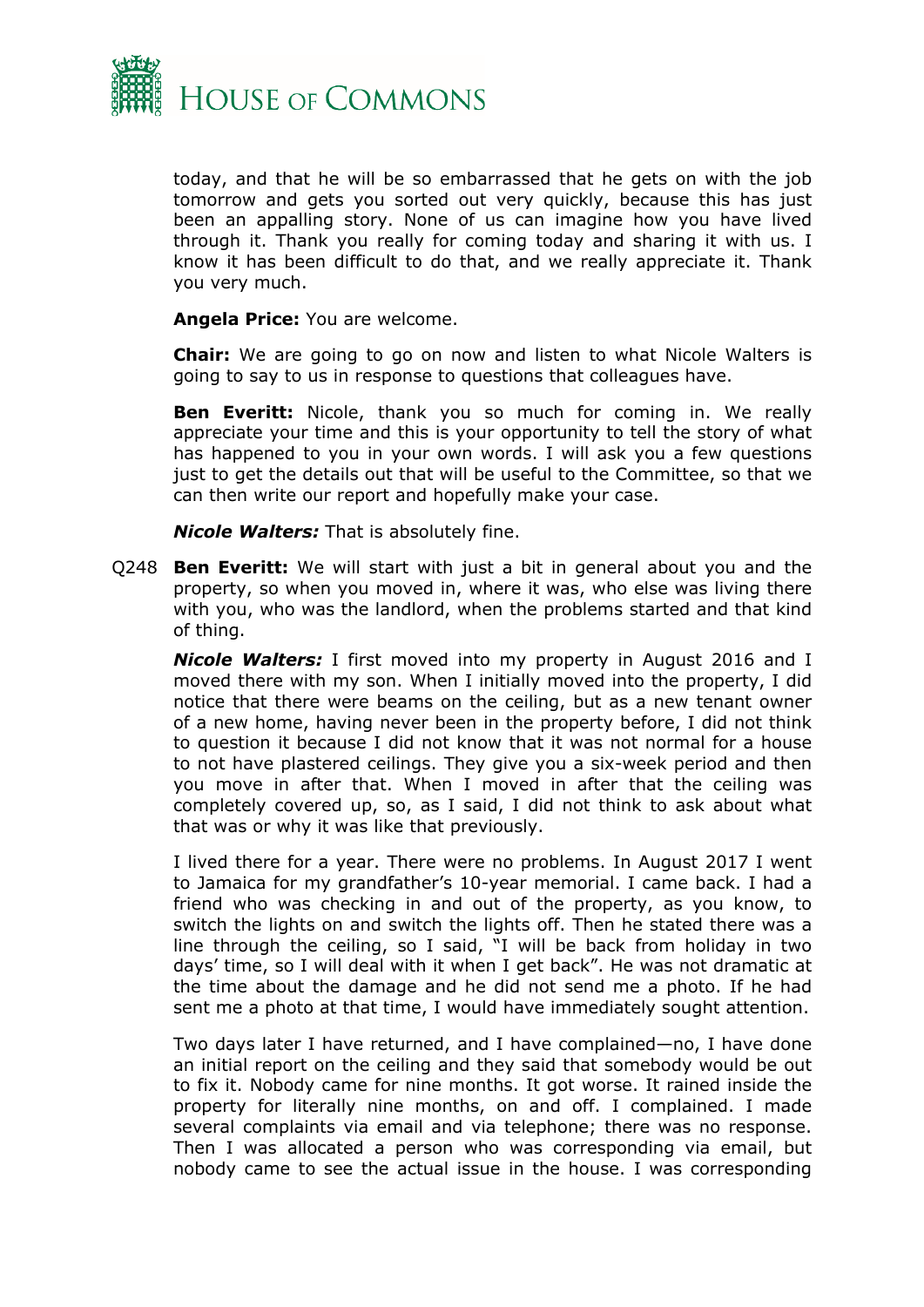

with one of the supervisors, but nobody had come into the property to survey it or see the actual damage to know what was happening there. All they did was come to make it safe. That was the first period.

I was not informed about the Housing Ombudsman or the regulator. I did not even know that was a thing. Even up to this current day, I have not been informed of how to report to the Housing Ombudsman, what the Housing Ombudsman is, what the regulator is and how you go about doing that. I was never told that to this day.

Going back to 2017, I complained to my local MP in the December, and then they lied to the MP and said that the ceiling had been rectified. It had not. I was very frustrated. I sent over another set of pictures and emails to my local MP stating, "I do not know why they have lied and said it has been fixed. I am still living with raining conditions inside the home". It is damp. I am getting colds and flus. Me and my son are constantly sick throughout this period and nobody came to rectify it at that time.

They fixed it. As I said, it was just constantly temporary solutions for a permanent problem, so I felt like they just wanted me to be quiet. They would fix it so it looked like it was fixed from the outside, but internally there was so much going on. That was the January of 2018.

It then collapsed on me in November of 2018. I was sleeping on the sofa, and I jumped out of my sleep. I do not even know up until this day what happened, but something just jumped out of my spirit; I just jumped out. I went to the toilet, and I came back. I was originally lying in this position, but when I came back from the toilet, I was tired, and I went to the other side. It is a good thing I did, because the ceiling would have collapsed on my head, but it ended up collapsing on my leg instead, so I was grateful that I was not still sleeping there. I made a complaint about that.

At the time it fell on me, I called for help. That was not the first time it came down. That was the second time it collapsed. The first time, it came down gradually throughout the nine months. The second time, as I said, I was sleeping and it came down while I was sleeping.

They came to make it safe. I had to call the fire brigade, because when I called the out-of-hours service, I was told there was nobody who could come to help with this particular issue, so I would need to seek other help. I called the fire brigade to come and make it safe, because the concrete and the plaster was falling from the ceiling and I had a young child in the home, which is what I was saying. I believe my son was four or five at the time.

So that happened. As I said, I complained. They said I would be compensated at the time. After the job was finished, I did not hear anything about being compensated or what happens next. For me, I was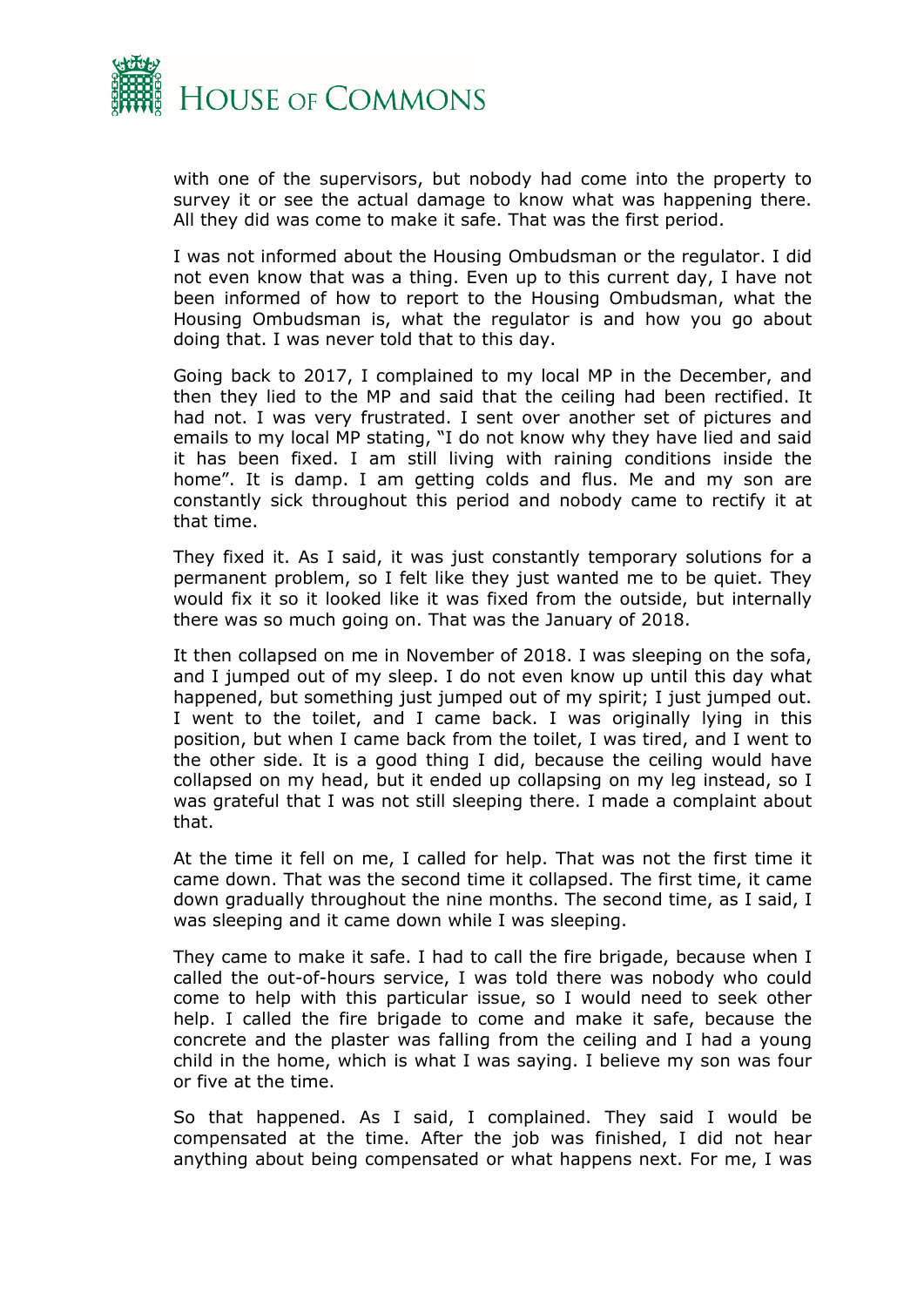

always concerned that it was going to happen again because I had already had a previous issue with the ceiling.

Then I had another leak at the front of the property, which was the January of 2019, so it was just constantly one after the other. My life felt like it was ruined at that time because I could not live a normal life. I could not stay overnight at my mum's or anyone's house because I had to constantly keep changing buckets and towels. It is just damp. Every single day it was hell. My son started calling the house the leaky home, because he said, "We live in a leaky home". People ask where we live and he will say, "We live in a leaky home", not our actual address. The leaky home is what we lived in.

In 2019, as I said, we had a leak at the front of the property and then it was just constantly back and forth with leaks throughout the home. You complain; nothing happens. They send someone over to take pictures. Then there was a dispute with the neighbours upstairs and the repair man, so they refused to do the job. That penalised me further, because they needed to now allocate a new person to come and do the job who was willing to go into the property. It was just hearsay: "She is saying"; "He is saying". That was a difficult period for me, because I was the middle person and I just wanted my property to be fixed at this time. I just wanted to move on with my life.

I was running a home kitchen from my property at the time. I had just been granted my hygiene inspection. I was very concerned that running that with food in the house is an environmental issue with the damp and the mould, and I am unable to trade to make money for a living. How do you expect me to work when I am unable to work in these unliveable conditions? Southwark Council had a duty of care and I felt like it failed to uphold that duty of care several times throughout this period. That was the January of 2019.

It was constant. I had little leaks throughout the house. I want to be very specific. In the May of 2021 I was sleeping, as I said, in my bedroom. I heard a loud bang. I went into the living room and a panel of the wall had gushed out with water. You can imagine how shocked I was, because it is a panel of a wall. I called immediately. They came and they said, "It is dry, so where does this water come from?" I don't know. I am not a surveyor. I do not know where it has come from. That is your job to try to investigate where it has come from. He said, "As it is dry, the case needs to be closed", because they cannot see where the leak is coming from. All they have is basically my word and they can clearly see that it is dry.

I sent an email. I was on my 32nd email of complaint during this time. My last complaint was the 33rd, which is why I know, and it was in the May of 2021. I stated in a long, hefty email that I felt like my life was at risk in the property. This was a warning sign for something major that was about to happen, because I have already had the signals and the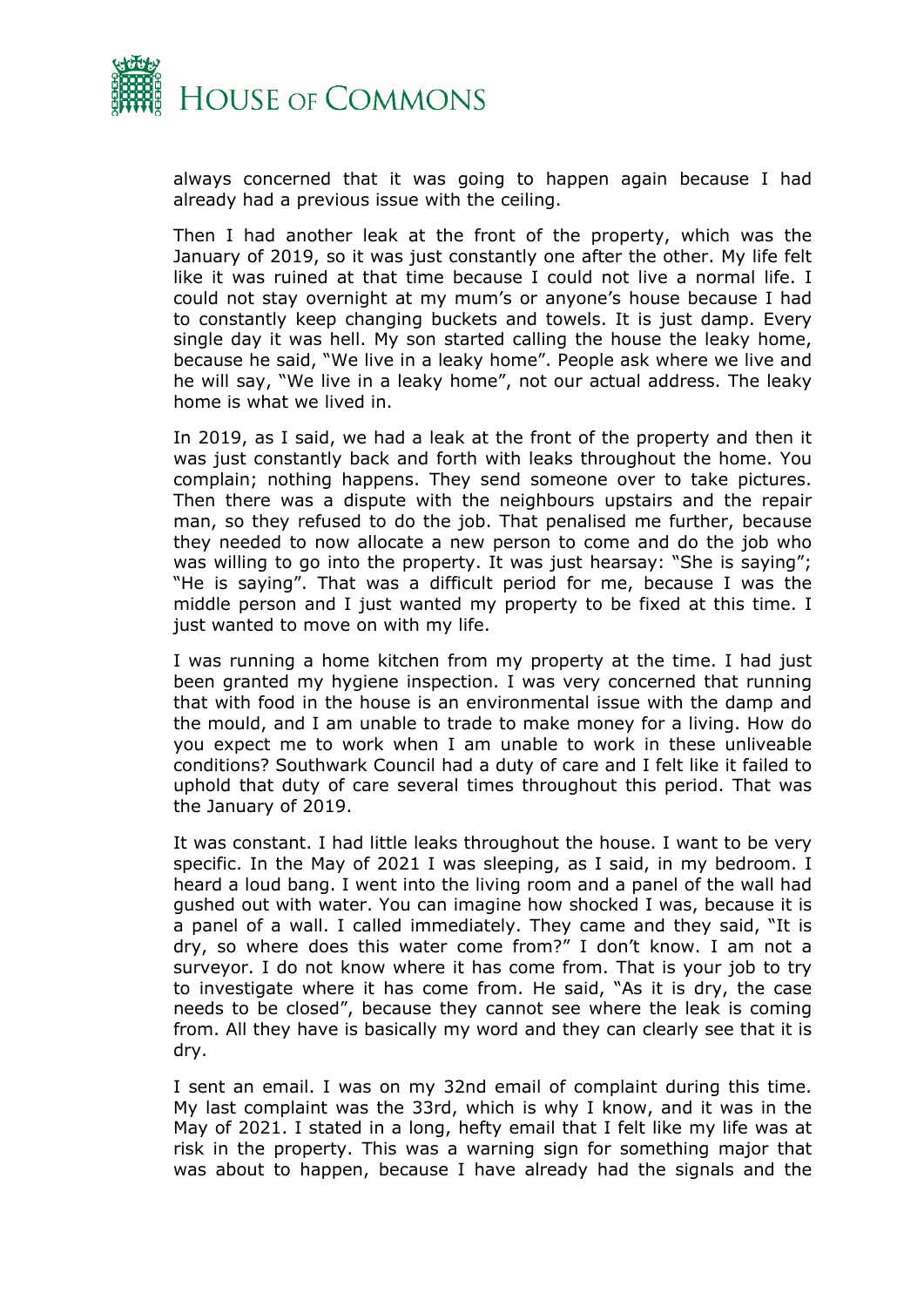

signs from the previous times when the ceiling had fallen on me before. I was ignored.

It got through to June of 2021 when I managed to capture the film on my phone. I am going to go to the day before. My son was sitting on the sofa. He said, "Mummy, I have just had a leak on my nose". I just thought that as a child, he was traumatised. This is what I am thinking. He does not know what he is talking about; he is traumatised. I cannot physically see any water, so there cannot be any water, but he said it "leaked-ed" on his nose. Those were his exact words. I said to him, "What sort of grammar is that?", so we turned it into a whole grammar thing and I left it at that. That was about 6 pm on 5 June.

I went out. I returned from a party at 6 am and it literally felt like the house was screaming at me—it was raining. You could see the water. The damage was all down the ceiling. Obviously, I went into the house. It is sunny outside and it is raining inside, and you can hear the water pelting down. I called Southwark Council immediately, because that is what you do. I said, "I think it is going to collapse, because I have been here before". She said, "If you think it is going to collapse, you should step out of the room". She said that this was an out-of-hours service and they cannot provide any help until after 9 am. I called them at 6 am, so they said they could not provide any help to me until 9 am.

The ceiling collapsed at about 8 am, which I had to call the fire brigade for, because they did not send any immediate help for me. They managed to send somebody at about 9.20 am, or something to 10—after the 9 o'clock period. That was the Sunday. I sent the video to a family member of mine, because she was already dealing with my case with the local MP from before. I did not intend to have the social media presence that happened. It just happened like that. She was already helping me, dealing with the case, because I suffer with a little bit of anxiety, so she was helping me to make sure that I could do what I needed to do to get the situation rectified.

I sent her over the video, then she reposted it on her social media and that is how ITV got into contact with me. At that point, I was at the end of my tether and I wanted some help. That was the Sunday. I think ITV contacted me the next day or maybe the same day to come the next day. The news report went on the news, I think, on the Monday. I watched the apology for myself on the news. Nobody physically gave me my apology. I was reading the statement on the news, which stated—obviously it is a long time ago—something along the lines of, "We apologise to Ms Walters. She is now in a safe temporary accommodation". I was watching that from the house where the leak had happened, so I was quite appalled.

I emailed Imogen from ITV and said, "There is this apology that I was told I was given. I was never given any apology and I am reading my apology on the news with everybody else". That was the Monday.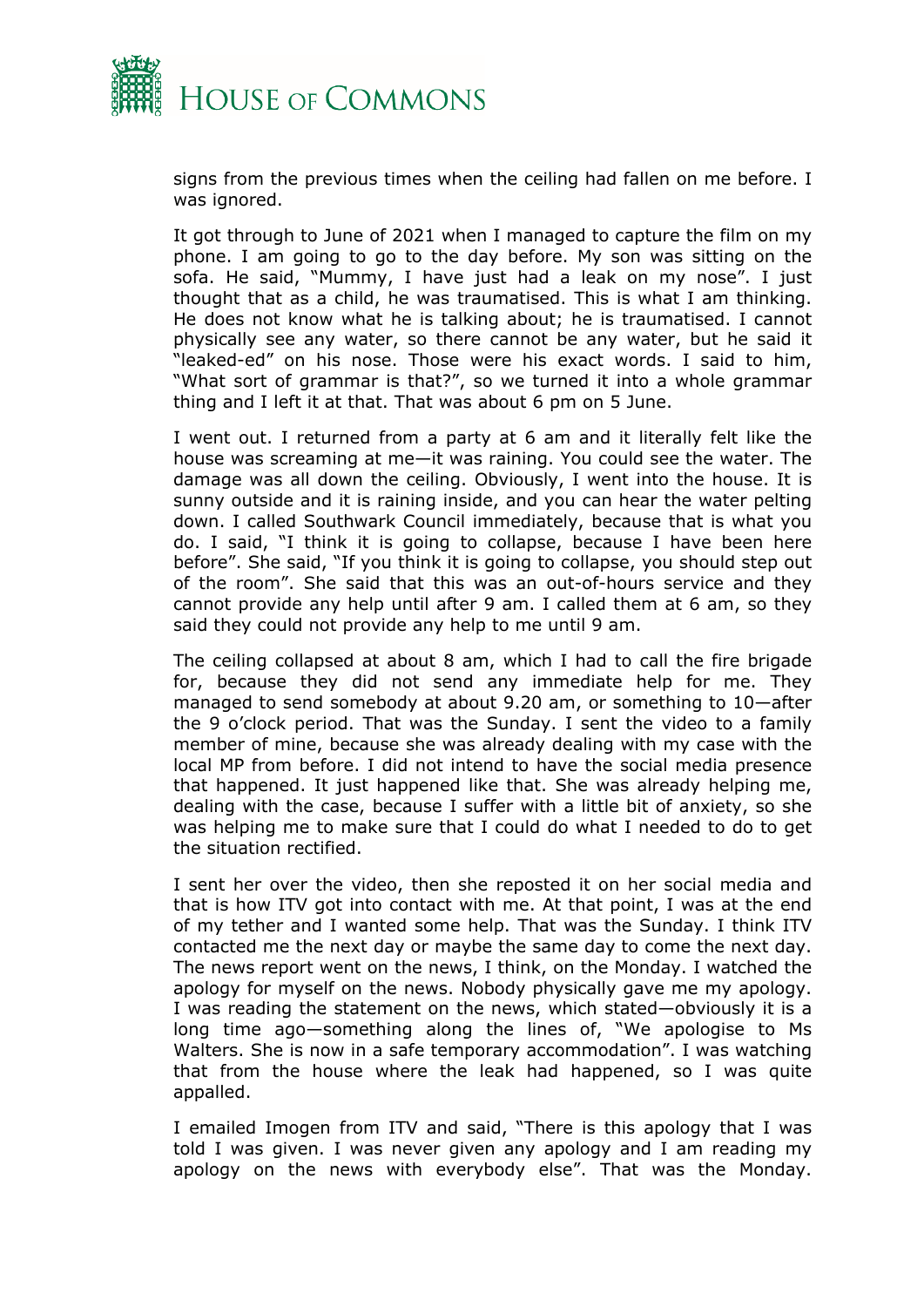

Although that was the Monday, they did not move me into a temporary accommodation until the Wednesday. Even the Tuesday, the day after, there was no sense of urgency, I felt. It was urgent enough to give the statement to the news about that, but, when it came to actually apologising and being direct with me, nobody actually said anything to me.

Then my son and I were hotel hopping throughout the whole of the summer. That was from the June to the August. They put us in several different hotels. As I said, I was running a home kitchen before, so now I am obviously not able to work. I still have the same bills coming in and no income coming out, so I was concerned. I was travelling back and forth. There were times that I was not even able to eat, because I could not afford for my son to eat and for me to eat, so I had to choose between the two.

They did not offer help or services until I was begging them, literally in tears saying, "I need some sort of help. I cannot survive like this. I do not know how you expect people to survive when you have done this to me, when I complained so many times prior and nothing was done". As I said, if they stopped doing temporary solutions for the permanent problem in the beginning, maybe it would not have collapsed. If they had sent a surveyor in at the appropriate times, maybe things would have been different. I felt like I literally could have lost my life within that property.

As I said, they put me into this temporary accommodation that I am in now. I was told that it was temporary and they were going to duplicate my application, so that I would be able to bid as effectively as I was doing while I was within the hotels. I have moved into the property. My bidding number was suspended. They said that it needed to be suspended because of auditing processes and I needed to reapply with a new bidding number. They stated that my application would be duplicated.

Speaking with Dan today, they stated that I was on band 1, which was my original application, which is actually a lie. I can log in right now and show you guys. I am still on band 4. I am unable to bid on 1; 1 is still suspended. For the other application, where they told me to reapply and that it would be duplicated to what it was on band 1, I am still on band 4. Up to this day, they are still making promises that they do not intend to keep and it is not fair.

#### Q249 **Ben Everitt:** What is your current situation? Are you still in hotels?

*Nicole Walters:* No, I am in temporary accommodation now. They stated to Dan today that it is a secure tenancy apparently. In my email, before I moved into that property, I was told that it was a temporary accommodation. I needed to bid for my permanent place and I will be able to do so as soon as I reapply, due to auditing processes. I have reapplied. I have done everything appropriately. There was a point in my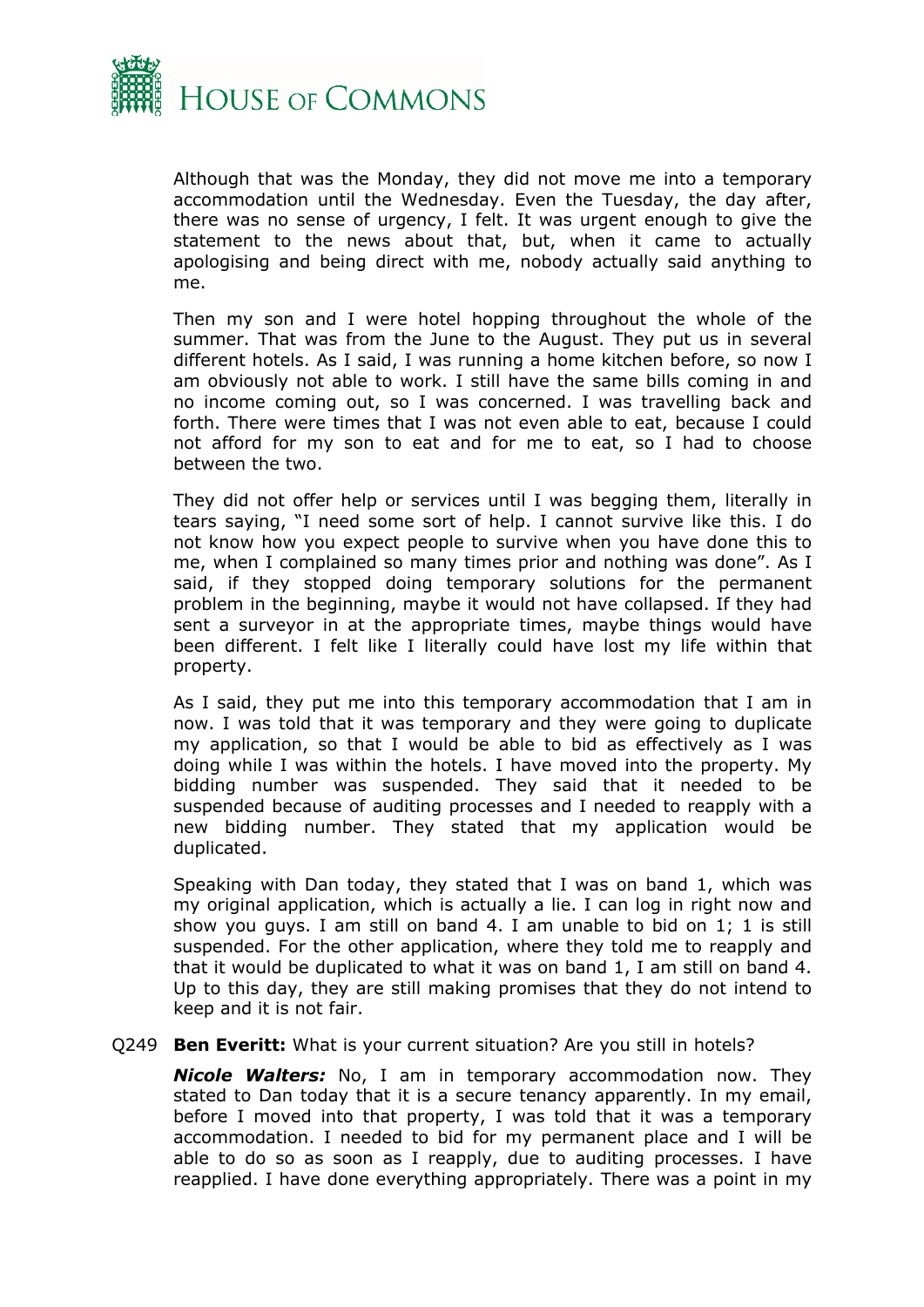

application where they said they were unaware that I even had a son. They had all of my documents from prior. It is absolutely crazy. It is overwhelming me, sorry.

Q250 **Ben Everitt:** Nicole, we can totally see why you suffer from anxiety. It is incredibly brave of you to come here today and tell the story in your own words. What has happened to you is obviously horrific, and over such a long period of time as well. Can you tell me how long it took from you making that initial report about the ceiling to them getting somebody in to look at it and, after that, doing something? It is the doing something bit that they clearly have not done.

*Nicole Walters:* That is what I was just about to say. They will send somebody on the same day to look at it. Sending somebody to fix it is a whole completely different ballgame. I have waited at least a good two weeks before anybody has even stepped into the property to try to rectify the issue. You can complain and complain and complain, but they do not take your complaints on board. It is like you are wasting your breath.

As I said, I have sent 33 emails throughout this whole period. That is not including the hourly phone calls. You have to wait. You do not call the switchboard and get through straightaway. It is a longwinded process. You have geared yourself up to speak to one person and when you speak to that person now they say they cannot help you. They say you have to speak to somebody else and you have to now gear yourself up again to speak to that other person. It is really unfair.

If they said to me, "Nicole, we have given you this property as your permanent home. This is where you are going to be. This is where you are going to stay", that is what it is and that is what I will take, but that is not what I was told. I was told, "This is a temporary place. You are going to be able to bid for your permanent property of your choice". They have not upheld that.

When Dan emails them and says to them, "How come Ms Walters is still on band 4?", they say, "No, we do not know what that is about. She is actually on band 1". I can log in right now and my thing is still not duplicated, and they have not upheld the promises that they said they were going to keep.

**Daniel Hewitt:** I have literally been outside. With right of reply, I contacted them this morning and said, "We were filming Nicole last night at the temporary accommodation. Can you give us an update on why she is in temporary accommodation and what the situation is?" They replied and told us that it was not temporary; it was a secure tenancy, but she can bid for properties and she is band 1.

Literally outside this room, while you were all in the Commons, Nicole showed me her current status. It says band 4, so I replied and said, "It says band 4". There was a delay and the reply then came back just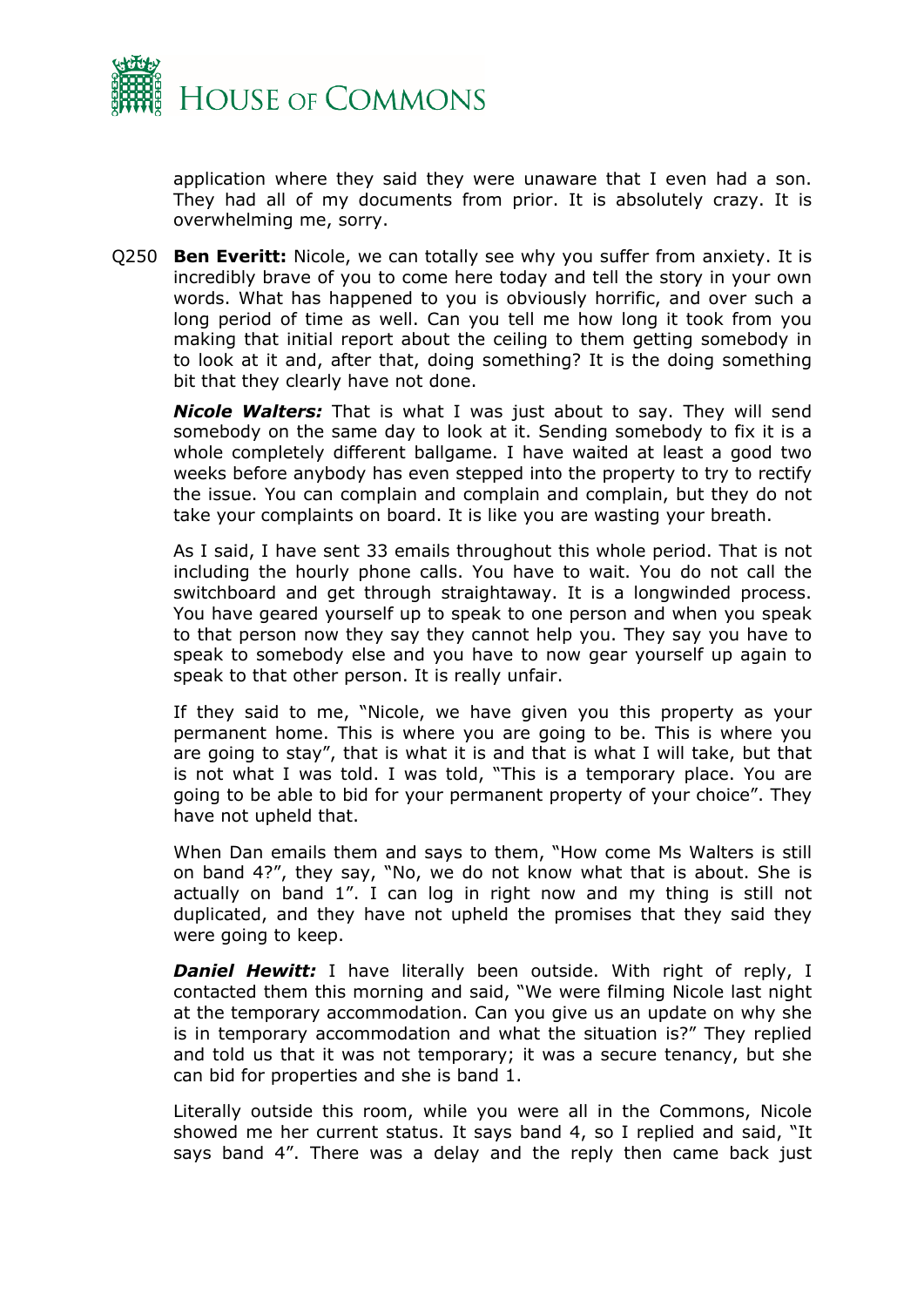

before we walked in here that said, "That is a mistake on our part and she will now be band 1. It will be updated".

*Nicole Walters:* It should not take that.

*Daniel Hewitt:* This did not happen last week. We met you in June last year and, from my experience of our conversations, you have been trying to get this rectified for several months with Southwark Council. It took, I think, two emails from ITV News for it to be resolved. That is common. There is a feeling among tenants that they battle and battle and battle, and then we get involved and suddenly it changes. It is not every time, but it is quite often that there is a change in pace quite quickly. It is hard to draw any other conclusion than that there is a reason why that has been accelerated beyond the need of the tenant.

**Ben Everitt:** Nicole, that is horrible. You have our deepest sympathies.

Q251 **Bob Blackman:** You are very brave to come here. Our sympathy is with you, and indeed with Angela. Were any other tenants affected? When you get floods of water like this, it does not just affect one set of people. It often affects everyone in the block of flats. Was anyone else affected and what happened to them?

*Nicole Walters:* Yes, several people within that block of flats alone have been going through these leaks from above for years. With—I am going to say—my column, if somebody leaks from the top it leaks all the way down to the bottom. They said that there is a void between two flats, so occasionally it will not reach all the way to the bottom, but it definitely affected the lady underneath me and above. We were all going through hell through that time. As you know, gravity brings things down. The water is going through the property and everybody was affected.

Q252 **Bob Blackman:** Did they move out the other tenants as well?

*Nicole Walters:* They have moved out the lady who was above me. She has been granted her permanent property and that was a few weeks ago, I believe. The lady underneath me has not been moved. They said that they are going to do extensive work on the property and rip it through the two houses. I do not know. That is just hearsay. I do not actually know, but they said that they are going to do extensive repairs.

I have been moved out and the lady above me has also been moved out. The lady above me needed to be moved out because I was saying to them, "It is clearly wear and tear as well". You have seven or eight people, depending on if the girl was coming back from uni or not, in a two-bedroom flat. That wear and tear alone is going to cause more damage with this leak. It is going to contribute to the leak, whether it is a little bit or a lot. There are too many people living in the home. They have water in the shower. That is why I feel like the leaks were so constant, because there were so many people using the shower and they were not rectifying where the leak was actually coming from in the beginning.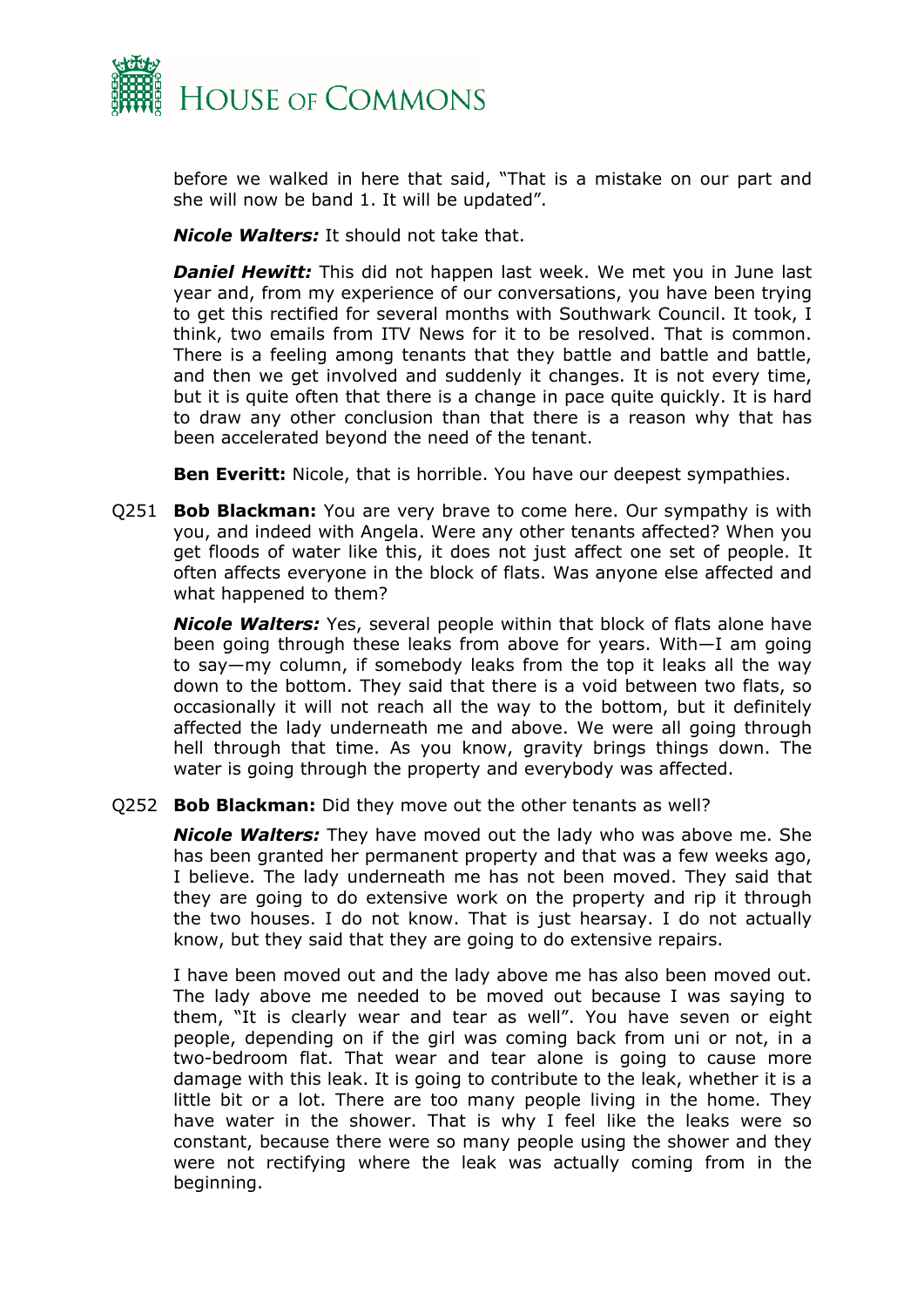

Q253 **Mohammad Yasin:** Thank you for coming here. I salute your bravery. Thank you for sharing your shocking story with us. You went through, and are still going through, that trauma. At any time did you feel that you should make a formal complaint to the council? If you did, what was the response?

*Nicole Walters:* I made several formal complaints to the council and I felt like nothing was done. It was only when ITV became involved. That is when I was getting immediate responses. You get the automated response. I do not know if it is the same for Angela on her side, but we get the automated response and that is it. It says 20 days and, after the 20 days happens, what happens after the 20 days? You will be on stage 1 complaint for years. It is stage 1. I do not even know what the different stages are, because I have never been informed of them. All I had was the automated response. That is how I feel. I do not know about others.

Q254 **Mohammad Yasin:** When you say you made formal complaints, was it to the chief executive of the council or just to the housing team?

*Nicole Walters:* I made a complaint to the actual complaints department. I have cc'd the managers. As I said, I made a complaint to my local MP. They will assign you a supervisor for you to complain to. That person already has several other people they are dealing with, so your issue now gets swept under the carpet because they are dealing with so many other issues as well. You feel like you are unheard, but they feel like they have done a great job, because they have given you a person, when this person actually cannot help you.

Q255 **Mohammad Yasin:** You mentioned that nobody told you from the council side that you can take your complaint to the Housing Ombudsman.

*Nicole Walters:* No.

Q256 **Mohammad Yasin:** When did you realise that it is your right to do that?

*Nicole Walters:* To be honest, I have always been aware of the Housing Ombudsman. Suffering from anxiety, I did not know how to go about doing that. They use all these fancy-schmancy words, sorry to say, and they do not tell you how you are supposed to go about doing these things. I am aware that there is a Housing Ombudsman and that that is where you are supposed to go to complain, but I do not know how to go about doing it. We are never told. You said something about a regulator. It is the first time I am hearing of this.

Q257 **Mohammad Yasin:** You have not gone to the Housing Ombudsman.

*Nicole Walters:* No, I have not.

Q258 **Mohammad Yasin:** You mentioned earlier that the council said that it will compensate you. What happened with that?

*Nicole Walters:* I was compensated for moving from the home, but I was never compensated for the injuries to my leg and my back when the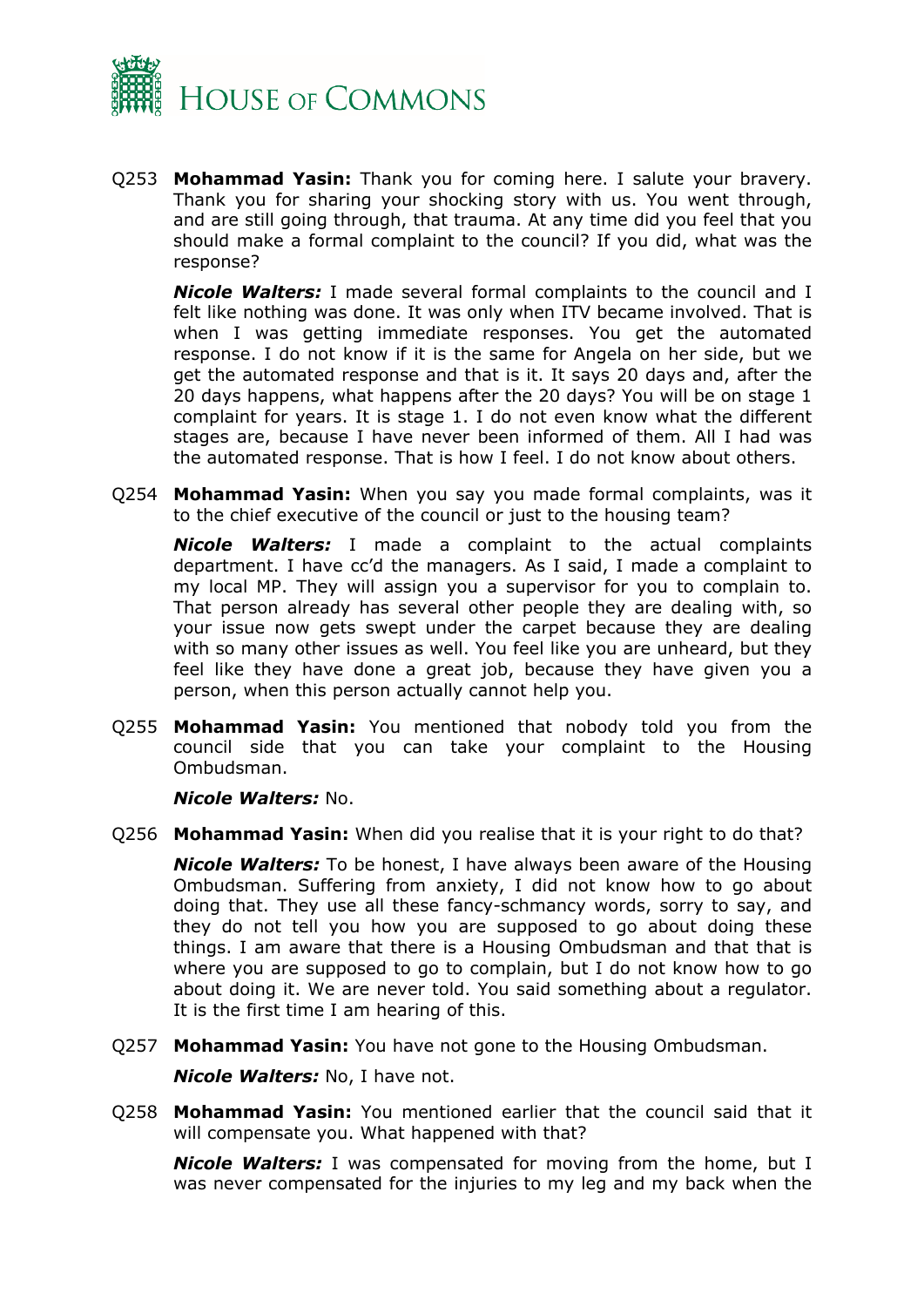

ceiling collapsed. There were so many things I was unaware of. I did not know that you are not allowed to do a housing disrepair and a personal injury claim together. By the time I was ready to make a claim for my injuries, which I am still suffering from now, it was past the time of the date.

Q259 **Chair:** Listening to what you have to say, it seems to me that you are potentially entitled to compensation for your injury and any damage to your property.

*Nicole Walters:* It is still affecting me now. I feel like I cannot physically live my life like I used to. I was saying to Dan that my friends will have a party in a hotel or something like that and I feel like I cannot go, because I feel unsafe with things above me, even in here. I feel like I am on edge, that something could happen at any moment.

Q260 **Chair:** I understand that. Above the damage to your property, your furniture, your clothes and so on, you should be entitled to something for upset and disturbance, and for your loss of business. You have a number of compensation claims there. I would certainly be looking at putting them all in, irrespective of the timescales. If we are talking about timescales, the real timescale problems are with the way you have been treated by the council.

*Nicole Walters:* Okay, but, as I said, I do not know how you go about doing these things, so it is very difficult, but thank you for informing me.

**Chair:** We will probably have a little chat afterwards.

*Nicole Walters:* Thank you.

Q261 **Florence Eshalomi:** Thank you, Nicole, for sharing your story. I am really sorry to hear what you have been through. For anyone who has not watched the video, it is still available online and it will really shock you. I wanted to ask how your son is.

*Nicole Walters:* He is okay. He thinks that it is just a big, massive adventure. You know the joys of kids' imaginations, so he is like, "Oh my God, mummy, we stayed in the Hilton. Wow, my friends talk about it. It is on the TV", or whatever. I feel like he has got a little bit of trauma. When we go to places and there is a little leak, puddle or line, he will be like, "Oh, mummy, we used to have that. Is it okay to go in there", or, "Is that okay?", or, "Are you okay to go in there?" He will be asking me about my mental health or how I feel.

He is only seven, so I do not know what effects it is going to have on him or has had on him. All I can say is that, from what I have experienced with him, I feel like he does have a little bit of trauma. As I say, when we go to different sorts of places and he sees a line in the ceiling, he is going to say, "Mum, are we okay to go into this room? Is it safe?" He is only seven, so it is a lot, to be honest.

Q262 **Florence Eshalomi:** You have provided us with such a detailed outline of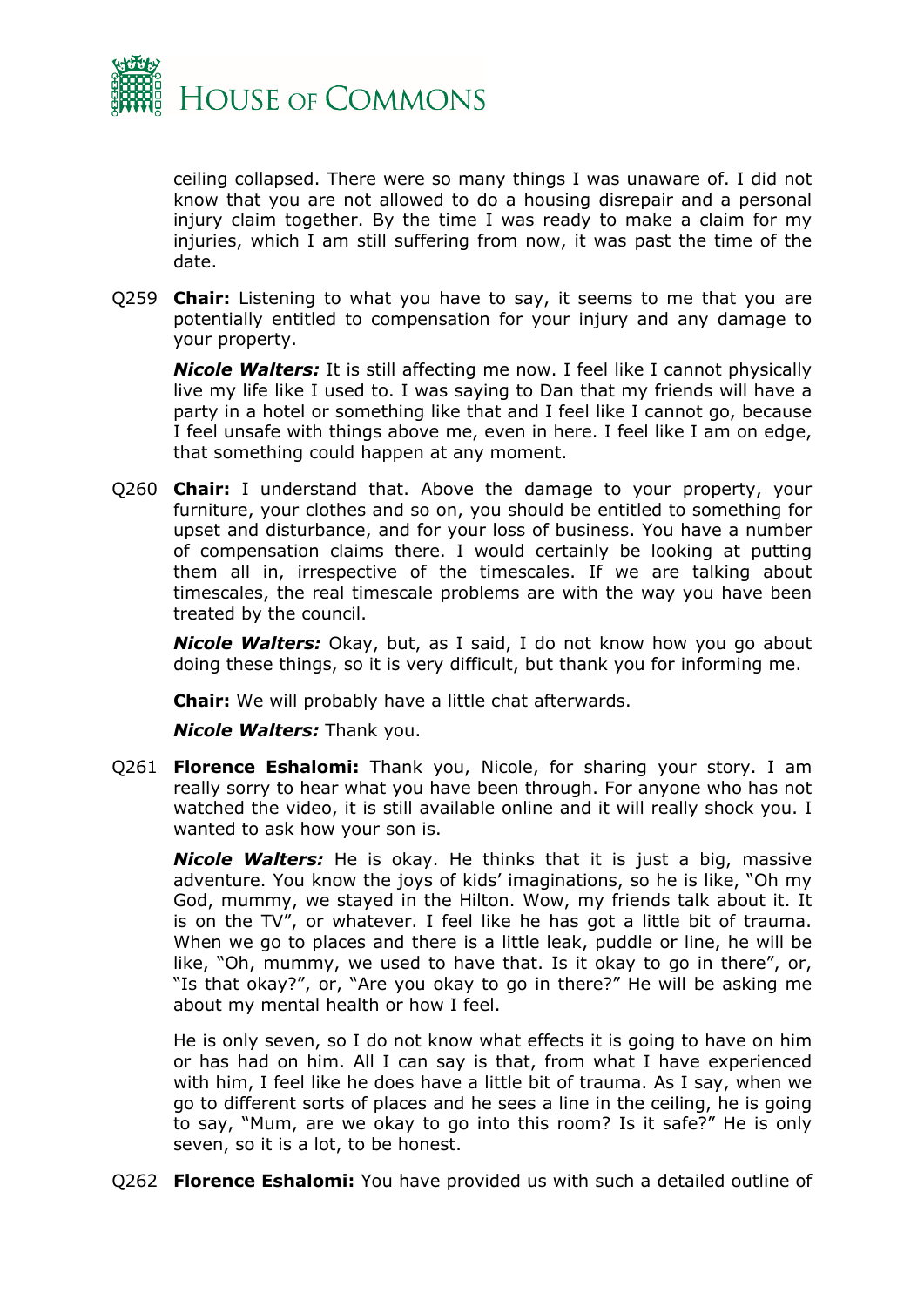

what happened to you. It is really shocking to hear that these issues have not been resolved yet. Your banding situation is something that the system should be able to pick up and rectify so that you can bid. Unfortunately, the council will say that you have to bid. That is the only way that you can move. Do you feel that there is any additional support that Southwark could have offered you, in terms of helping to resolve your accommodation?

*Nicole Walters:* I do not know, to be honest. Could you repeat the question, please?

Q263 **Florence Eshalomi:** I am in the neighbouring borough to you. I represent the constituency in Lambeth and this is an issue right across London councils, in terms of the issues with disrepair and longstanding repairs, and with some of the contractors that, unfortunately, councils are forced to use.

That is not excusing what you and many tenants go through, including tenants who write to me on a daily basis, outlining some of the issues that you are going through. I am in no way excusing the response, or lack of response, you have had from Southwark. I will be speaking to colleagues in Southwark about this, in the same way I raise issues in Lambeth. Do you feel that there is anything that the council could have done differently to help you? As it stands, the legislation forces tenants to bid. If they do not bid, they will not be rehoused.

*Nicole Walters:* It is very difficult. Could they have done anything? I do not know. I am just so—

#### **Florence Eshalomi:** Tired.

*Nicole Walters:* Yes. I feel like I am still in limbo with this whole situation, because I feel like I cannot close this chapter of my life, as much as I want to get away from this chapter of my life. In terms of support and things that they could have done, they just need to not lie. There is no price on honesty. All they need to be is honest and they do not need to make false promises that they do not intend to keep. I am not here to be lied to. I just want the situation to be rectified, and that is it.

I wish that they could be honest and just say what it is at the time it is, so I will not be sitting here in limbo, thinking, "Am I going to have another Christmas here? Am I not? Do I decorate? Do I not? Do I put flooring down? Do I not?" Everything was ruined. As Angela was saying from her property, it is the same with me. I have moved over to this temporary house and I have nothing. Dan came yesterday. I bought a sofa from Groupon because I did not know whether I was going to be in the property or what to do. You are in limbo constantly. If they were just honest, that is all we ask for, honesty, as residents. That is it—and to be heard.

Q264 **Chair:** Is there anything else you would like to say to us before we close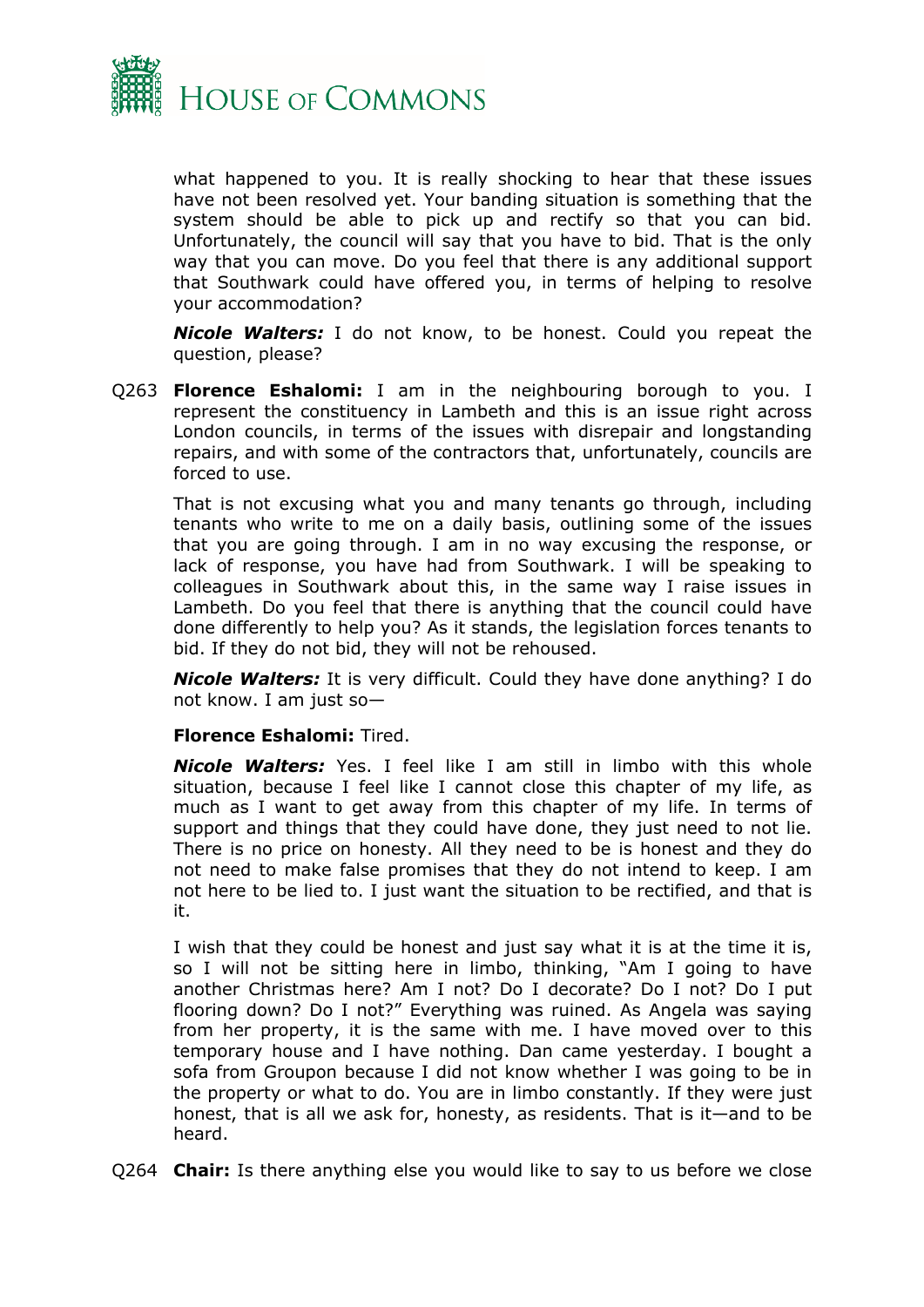

the session today?

*Nicole Walters:* I do not believe so.

**Chair:** You have given us an awful lot of information, unfortunately about the horror story of what you have had to put up with.

*Nicole Walters:* I know that we are talking about housing disrepair, but there is a clause in the tenancy that I feel I have only come across because of my personal experience. Clause 17(e) states that you are unable to run businesses from your home. All you are allowed to do is dwell from the property. For me, I felt that was quite concerning. Is it just because you are in social housing you are not able to try to better yourself or work for yourself? I do not understand why that clause is in the tenancy in the first place. That is just for me.

I am not going to sit here and act like I am naive to the fact that, with running a home kitchen, there are fires and stuff like that. I am fire trained, health and safety trained and so on. I am not naive to that fact. However, what about the people who are doing influencing, taxi drivers, nail people, hair people? What about those niches that people are trying to start? They are just trying to better their lives. I am trying to understand why that clause is in the tenancy in the first place. I feel like the clause needs to be reworded or changed. I do not know. It is just something else that I would like to bring up for me.

*Angela Price:* Can I add something there on the clauses that they have? I found that Guinness has a handbook. Unless you know where to look for it, you cannot get hold of it anywhere. I have gone through every single article in that handbook and, in my situation, they have broken nearly all of them. When it comes to their solicitors and Guinness itself, they will quote their handbook when it suits them, but, if you quote it back to them, it is completely and utterly ignored, and does not apply at all. I do not know whether you have found that.

*Nicole Walters:* I have definitely found the same, 100%.

Q265 **Chair:** That is a question we might ask Southwark as well. It is a very reasonable question. There are planning rules about running businesses from any house where that is likely to affect other people in the area. It could be that people should not be having lots of vehicles that they need all parked outside. It could be lots of visitors, dozens of visitors a day coming backwards and forwards. Where you are doing something that does not involve anything like that and there is no real effect on the people living around you, I do not see why the rule is there, personally.

*Nicole Walters:* That is my point as well, yes, definitely.

**Chair:** It is something we might well take up as well.

Q266 **Kate Hollern:** Can I make one point for a bit of advice? It is important you get clarity on your status of your property. You still think you are